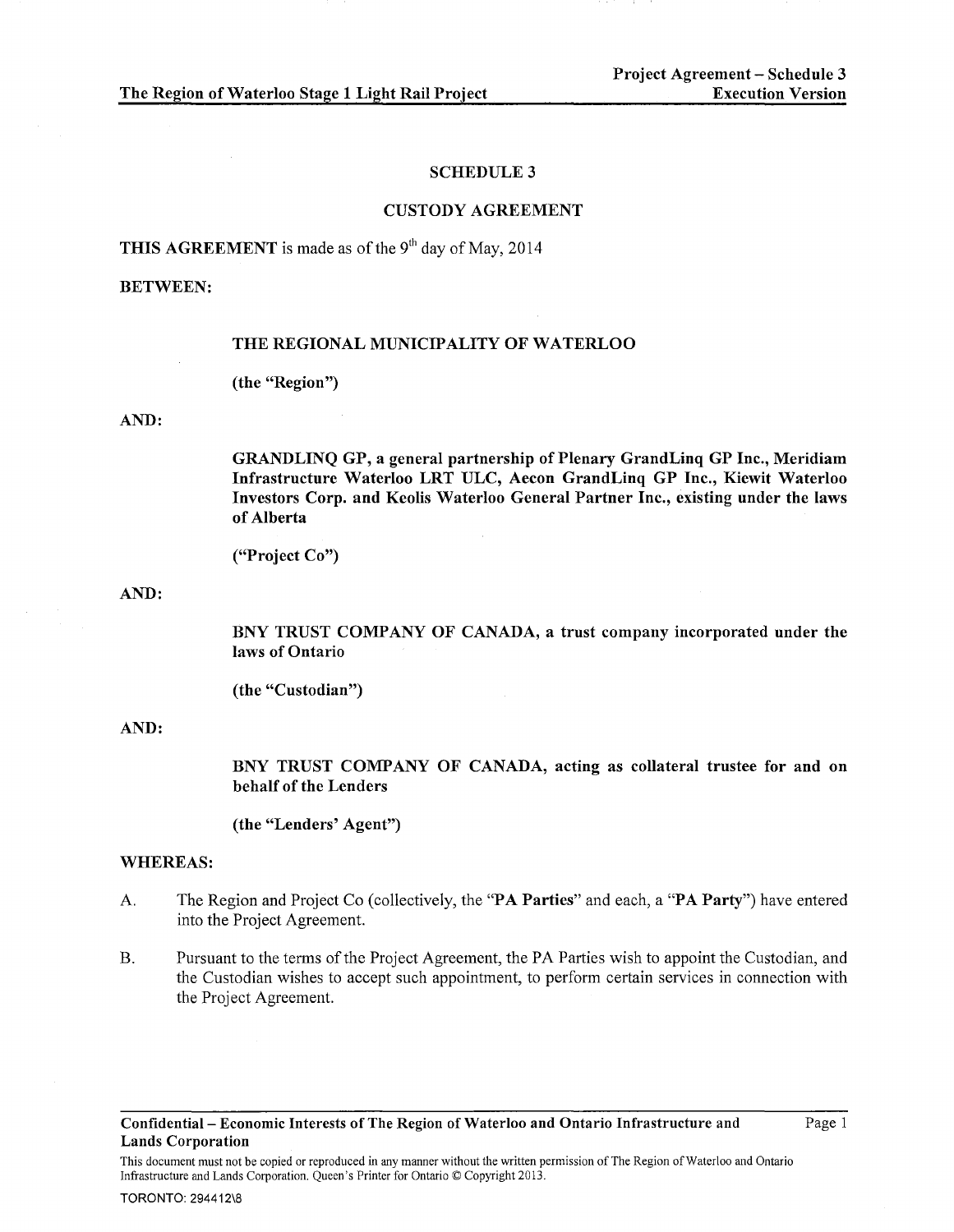C. The PA Parties and the Custodian wish to enter into this Custody Agreement in order to record the terms by which the Custodian shall perform such services.

NOW THEREFORE in consideration of the mutual covenants and agreements of the PA Parties and the Custodian herein contained and for other good and valuable consideration, the receipt and sufficiency of which are hereby acknowledged, the PA Parties and the Custodian covenant and agree as follows:

# 1. Definitions

In this Custody Agreement, including the recitals and appendices, unless the context indicates a contrary intention, terms which are defined in the Project Agreement (and not otherwise defined in this Custody Agreement) shall have meanings given to them in the Project Agreement and the following terms shall have the following meanings:

- (a) "Lenders' Agent" means BNY Trust Company of Canada, acting as collateral trustee for and on behalf of the Lenders.
- (b) "Material" means hard and electronic copies of the Financial Model.
- (c) "P A Parties" means both the Region and Project Co, and "PA Party" means either the Region or Project Co, as the context requires.
- (d) "Party" means the Region, the Custodian, Project Co or the Lenders' Agent, and "Parties" means the Region, the Custodian, Project Co and the Lenders' Agent.
- (e) "Project Agreement" means the project agreement made on or about May 6, 2014 between the Region and Project Co.
- (f) "Project Co" means GrandLinq GP, a general partnership of Plenary GrandLinq GP Inc., Meridiam Infrastructure Waterloo LRT ULC, Aecon GrandLinq GP Inc., Kiewit Waterloo Investors Corp. and Keolis Waterloo General Partner Inc., existing under the laws of Alberta and any successor or permitted assign.
- (g) "Project Co Signatory" has the meaning given in Section  $6(a)(ii)$ .
- (h) "Region Representative" has the meaning given in the Project Agreement.
- (i) "Region Signatory" has the meaning given in Section  $6(a)(i)$ .
- (j) "Step-Out Date" has the meaning given in Section 14(e).

#### 2. Interpretation

This Custody Agreement shall be interpreted according to the following provisions, unless the context requires a different meaning:

#### Confidential- Economic Interests of The Region of Waterloo and Ontario Infrastructure and Lands Corporation

This document must not be copied or reproduced in any manner without the written permission of The Region of Waterloo and Ontario Infrastructure and Lands Corporation. Queen's Printer for Ontario© Copyright 2013.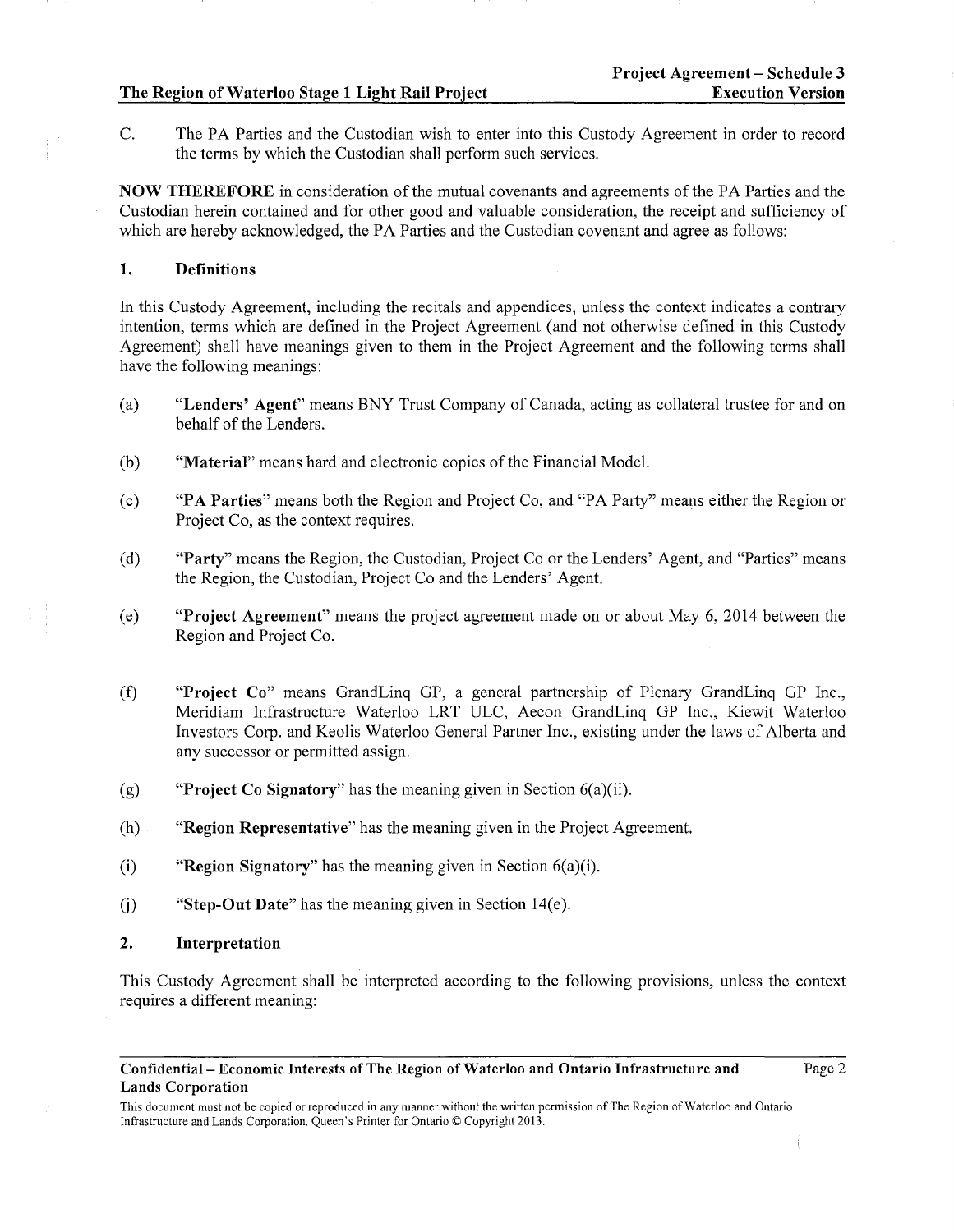- (a) The headings in this Custody Agreement are for convenience of reference only, shall not constitute a part of this Custody Agreement, and shall not be taken into consideration in the interpretation of, or affect the meaning of, this Custody Agreement.
- (b) Unless the context otherwise requires, references to specific Sections, Clauses, Paragraphs, Subparagraphs, and other divisions are references to such Sections, Clauses, Paragraphs, Subparagraphs, or divisions of this Custody Agreement and the terms "Section" and "Clause" are used interchangeably and are synonymous.
- (c) Words importing persons or parties are to be broadly interpreted and include an individual, corporation, firm, partnership, joint venture, trust, unincorporated organization, Governmental Authority, unincorporated body of persons or association and any other entity having legal capacity, and the heirs, beneficiaries, executors, administrators or other legal representatives of a person in such capacity.
- (d) Unless the context otherwise requires, wherever used herein the plural includes the singular, the singular includes the plural, and each of the masculine, feminine and neuter genders include all other genders.
- (e) References to any standard, principle, agreement or document include (subject to all relevant approvals and any other provisions of this Custody Agreement concerning amendments) a reference to that standard, principle, agreement or document as amended, supplemented, restated, substituted, replaced, novated or assigned.
- (f) The words in this Custody Agreement shall bear their natural meaning.
- (g) References containing terms such as:
	- (i) "hereof', "herein", "hereto", "hereinafter", and other terms of like import are not limited in applicability to the specific provision within which such references are set forth but instead refer to this Custody Agreement taken as a whole; and
	- (ii) "includes" and "including", whether or not used with the words "without limitation" or "but not limited to", shall not be deemed limited by the specific enumeration of items but shall, in all cases, be deemed to be without limitation and construed and interpreted to mean "includes without limitation" and "including without limitation".
- (h) In construing this Custody Agreement, the rule known as the *ejusdem generis* rule shall not apply nor shall any similar rule or approach to the construction of this Custody Agreement and, accordingly, general words introduced or followed by the word "other" or "including" or "in particular" shall not be given a restrictive meaning because they are followed or preceded (as the case may be) by particular examples intended to fall within the meaning of the general words.
- (i) Where this Custody Agreement states that an obligation shall be performed "no later than" or "within" or "by" a stipulated date or event which is a prescribed number of days after a stipulated date or event, the latest time for performance shall be  $5:00$  p.m. on the last day for performance of

#### Confidential- Economic Interests of The Region of Waterloo and Ontario Infrastructure and Lands Corporation

This document must not be copied or reproduced in any manner without the written permission of The Region of Waterloo and Ontario Infrastructure and Lands Corporation. Queen's Printer for Ontario© Copyright 2013.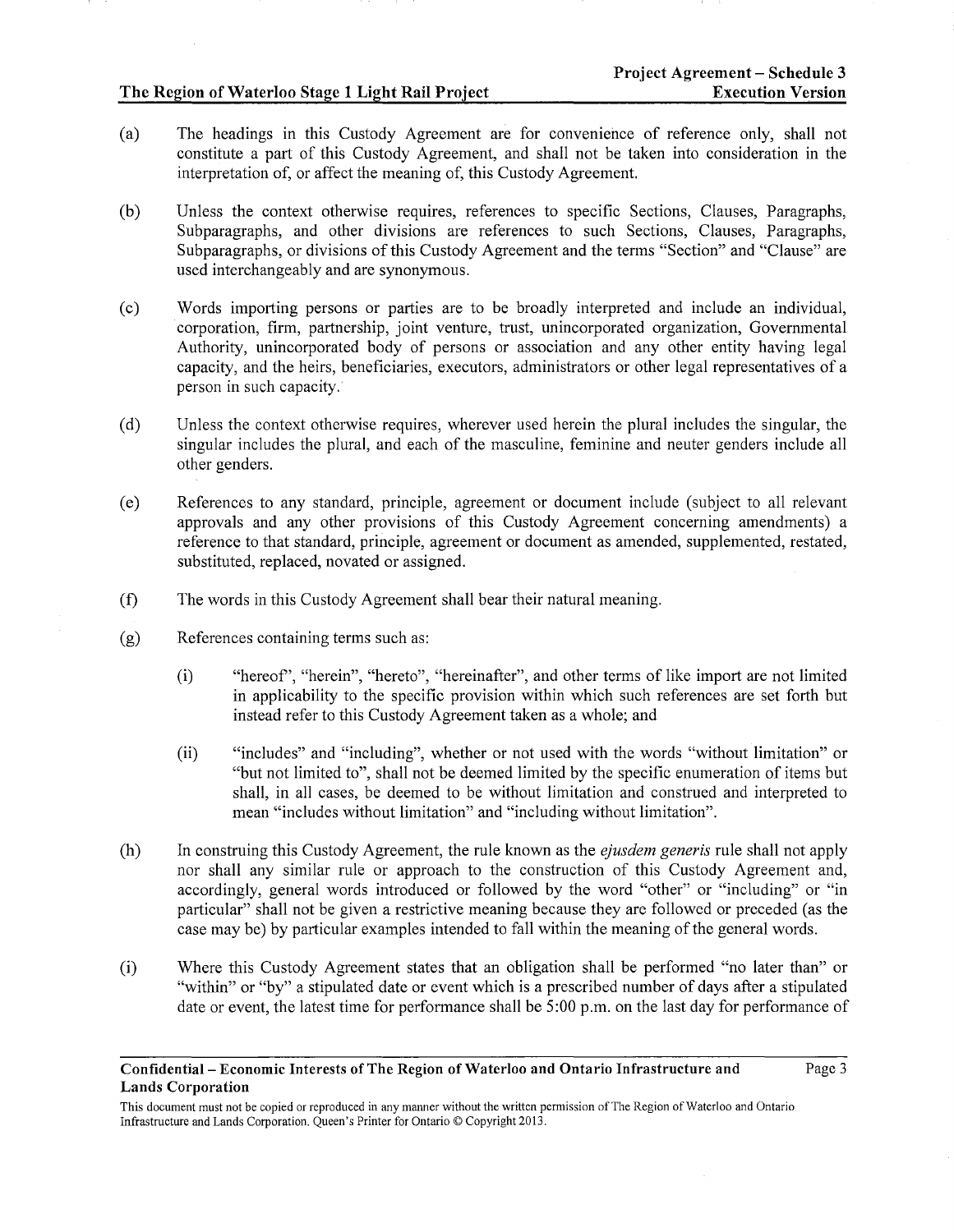the obligation concemed, or, if that day is not a Business Day, 5:00 p.m. on the next Business Day.

- U) Where this Custody Agreement states that an obligation shall be performed "on" a stipulated date, the latest time for performance shall be 5:00 p.m. on that day, or, if that day is not a Business Day, 5:00 p.m. on the next Business Day.
- (k) Any reference to time of day or date means the local time or date in Toronto, Ontario.
- (1) Unless otherwise indicated, time periods will be strictly construed.
- (m) Whenever the terms "will" or "shall" are used in this Custody Agreement they shall be construed and interpreted as synonymous and to read "shall".

## 3. Project Co's Duties and Warranties

- (a) The Region will, together with Project Co, verify the identity and consistency of two copies of the Material, which shall be delivered by Project Co to the Custodian on the date of this Custody Agreement.
- (b) Project Co shall at all times ensure that the Material as delivered to the Custodian is capable of being used to generate the latest version of the Financial Model issued to the Region and shall deliver further copies of the Material to the Custodian as and when necessary.
- (c) Upon creation of any new versions of the Financial Model and within 30 days from receipt of a notice served upon it by the Custodian under the provisions of Section  $4(a)(v)$ , the replacement copy of the Material shall be verified by the PA Parties in accordance with Section 3(a) and delivered by Project Co to the Custodian.
- (d) Project Co warrants that:
	- (i) it owns the Intellectual Property Rights in the Material and has authority to enter into this Custody Agreement;
	- (ii) the use of the Materials by the Region under the terms of this Custody Agreement shall not infringe any Intellectual Property Rights of any person; and
	- (iii) the Material delivered under Section 3(a) shall contain all information in human-readable form and on suitable media to enable a reasonably skilled programmer or analyst to understand, maintain and correct the Material without the assistance of any other person.

This document must not be copied or reproduced in any manner without the written permission of The Region of Waterloo and Ontario Infrastructure and Lands Corporation. Queen's Printer for Ontario© Copyright 2013.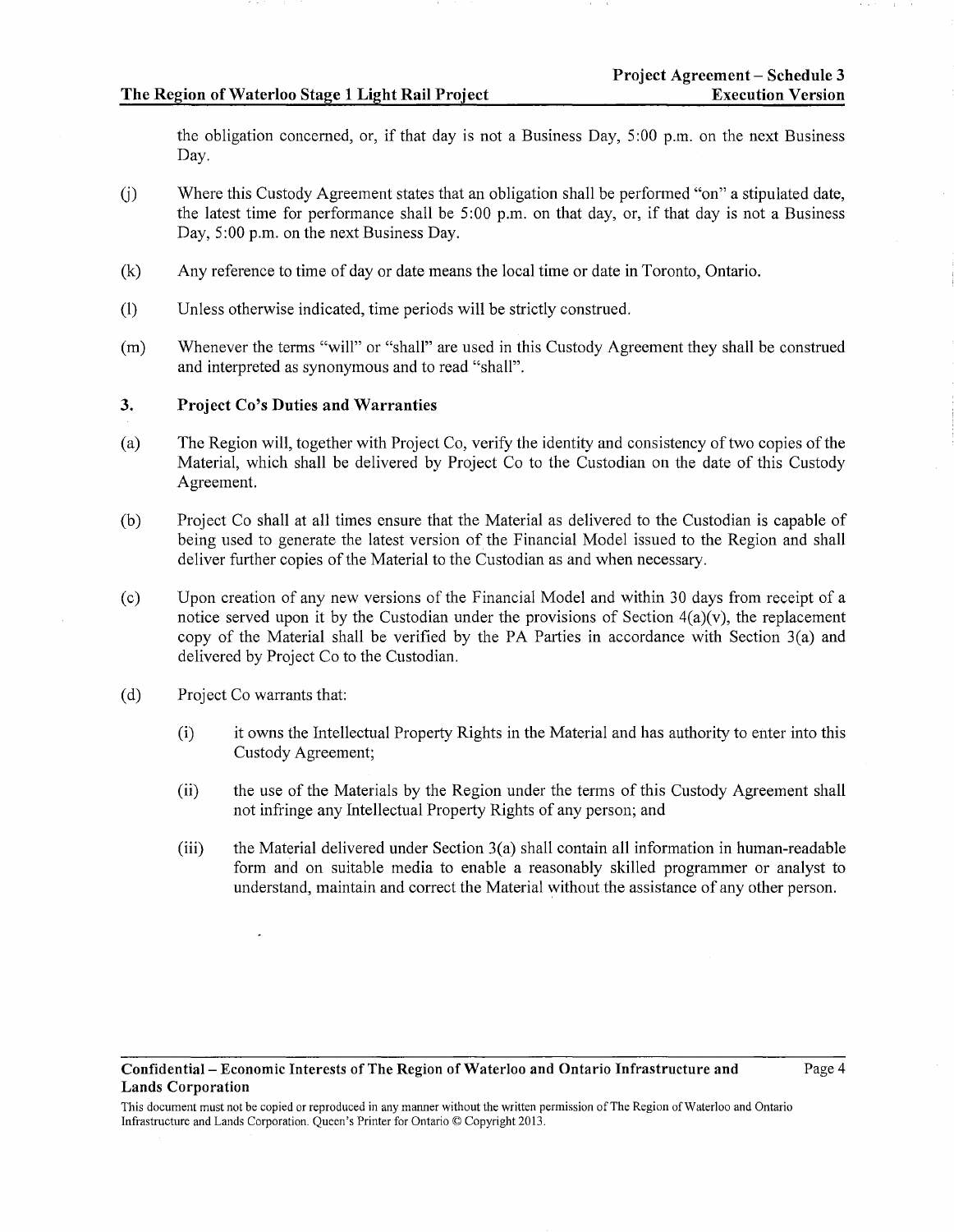## 4. Custodian's Duties

## (a) The Custodian shall:

- (i) hold in safe custody all versions of the Financial Model delivered to it pursuant to the terms hereof, and the provisions of this Custody Agreement shall apply (with any necessary changes being made) to any revised Financial Model;
- (ii) hold the Material in a safe and secure environment;
- (iii) inform Project Co and the Region of the receipt of any copy of the Material;
- (iv) at all times retain a copy of the latest verified deposit of the Material; and
- (v) promptly notify Project Co and the Region if it becomes aware at any time during the term of this Custody Agreement that any copy of the Material held by it has been lost, damaged or destroyed.
- (b) The Custodian shall not be responsible for procuring the delivery of the Material in the event of failure by Project Co to do so.
- (c) In accordance with Section 10, the Custodian shall allow the PA Parties, the Lenders' Agent and the auditor retained by the Lenders' Agent to inspect and audit the Financial Model from time to time.

#### 5. Payment

(a) In consideration of the Custodian performing the services contemplated by this Custody Agreement, Project Co shall pay the Custodian's fees as agreed from time to time between the Custodian and Project Co.

#### 6. Release Events

- (a) The Custodian shall hold the Material to the order of the PA Parties and shall honour the instructions and signatures of:
	- (i) the Chief Administrative Officer and designated signing officers of the Region or such other person nominated by it and notified to the Custodian and Project Co in writing (the "Region Signatory"); and
	- (ii) the President & CEO and designated signing officers of Project Co or such other person nominated by it and notified to the Custodian and the Region in writing (the "Project Co Signatory");

and shall, subject to Section 6(b), upon receiving signed joint instructions from the Region Signatory and the Project Co Signatory, release one copy of the Material to the person either

#### Confidential- Economic Interests of The Region of Waterloo and Ontario Infrastructure and Lands Corporation

This document must not be copied or reproduced in any manner without the written permission of The Region of Waterloo and Ontario Infrastructure and Lands Corporation. Queen's Printer for Ontario© Copyright 2013.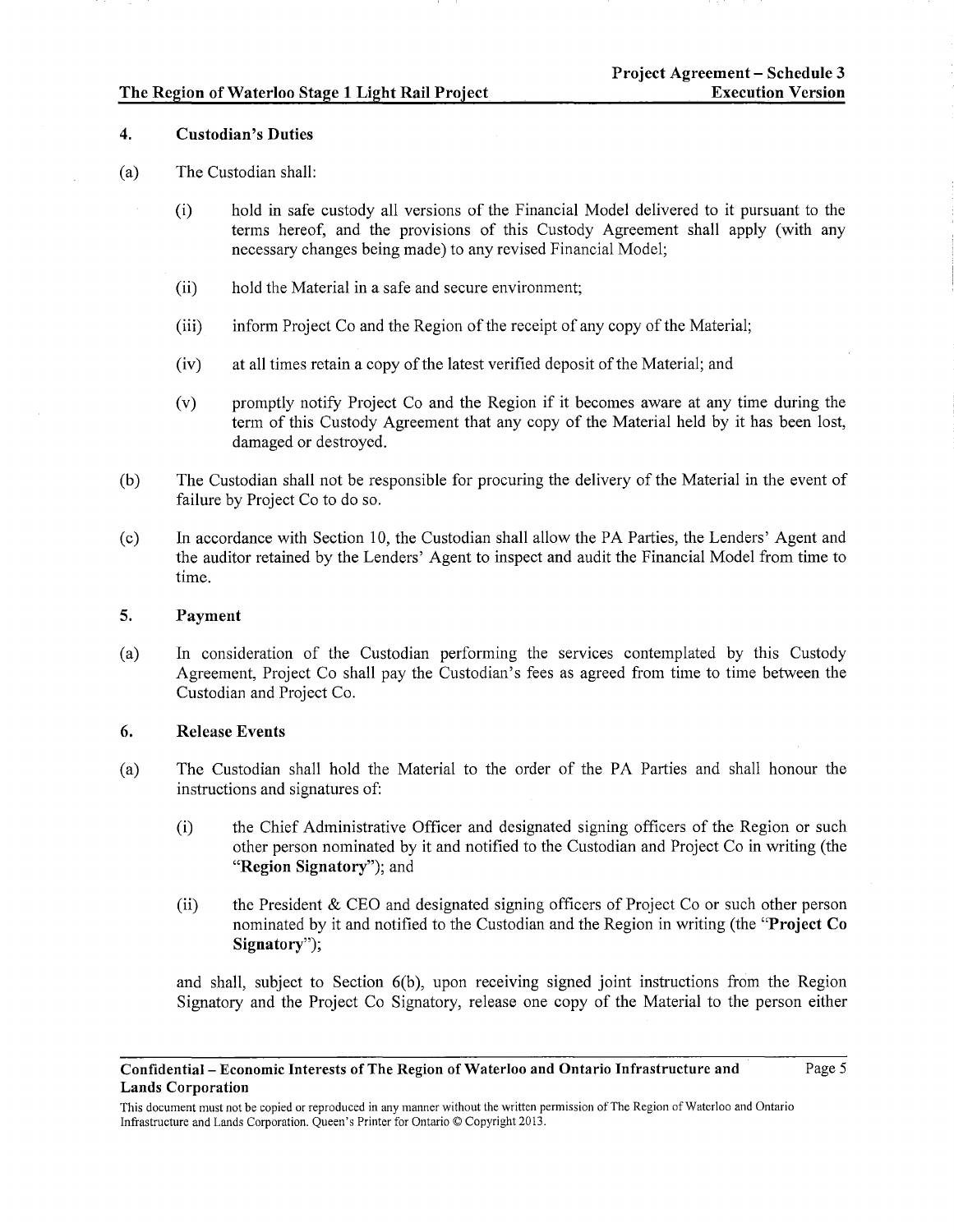named in such instructions or previously identified in writing by the Region Signatory and the Project Co Signatory.

- (b) The PA Parties each agree that they shall give joint instructions to the Custodian for the release of the Material, in accordance with Section 6(a), on each occasion that the Material is required to be released pursuant to the Project Agreement or that the Material must be released to allow the Material to be maintained and/or corrected.
- (c) The Custodian shall release the Material to a duly authorized representative of the Region on any termination of the Project Agreement prior to the Expiry Date.

## 7. Records

(a) The PA Parties shall be entitled, at reasonable hours and upon giving the Custodian reasonable notice, to inspect any records kept by the Custodian in accordance with this Custody Agreement.

## 8. Confidentiality

- (a) The Material shall remain the confidential property of Project Co and, in the event that the Custodian provides a copy of the Material to the Region, the Region shall be pennitted to use the Material only in accordance with the intellectual property and confidentiality obligations in the Project Agreement.
- (b) The Custodian agrees for itself, its directors, officers, employees, sub-contractors and agents, to maintain all information and/or documentation in whatever form coming into its possession or to its knowledge under or in connection with this Custody Agreement in strictest confidence and secrecy. The Custodian further agrees not to make use of such information and/or documentation other than for the purposes of this Custody Agreement and will not disclose or release it other than in accordance with the terms of this Custody Agreement.
- (c) In the event that the Material is released under Section 6, the Region shall:
	- (i) use the Material only for the purpose of understanding, maintaining and correcting the Financial Model exclusively on behalf of the Region;
	- (ii) not use the Material for any other purpose nor disclose it to any person, save such of its employees or contractors who need to know the same in order to understand, maintain and correct the Financial Model exclusively on behalf of the Region;
	- (iii) hold all media containing the Material in a safe and secure environment when not in use; and
	- (iv) forthwith destroy the same should the Region cease to be entitled to use the Financial Model.

#### Confidential- Economic Interests of The Region of Waterloo and Ontario Infrastructure and Lands Corporation

This document must not be copied or reproduced in any manner without the written permission of The Region of Waterloo and Ontario Infrastructure and Lands Corporation. Queen's Printer for Ontario© Copyright 2013.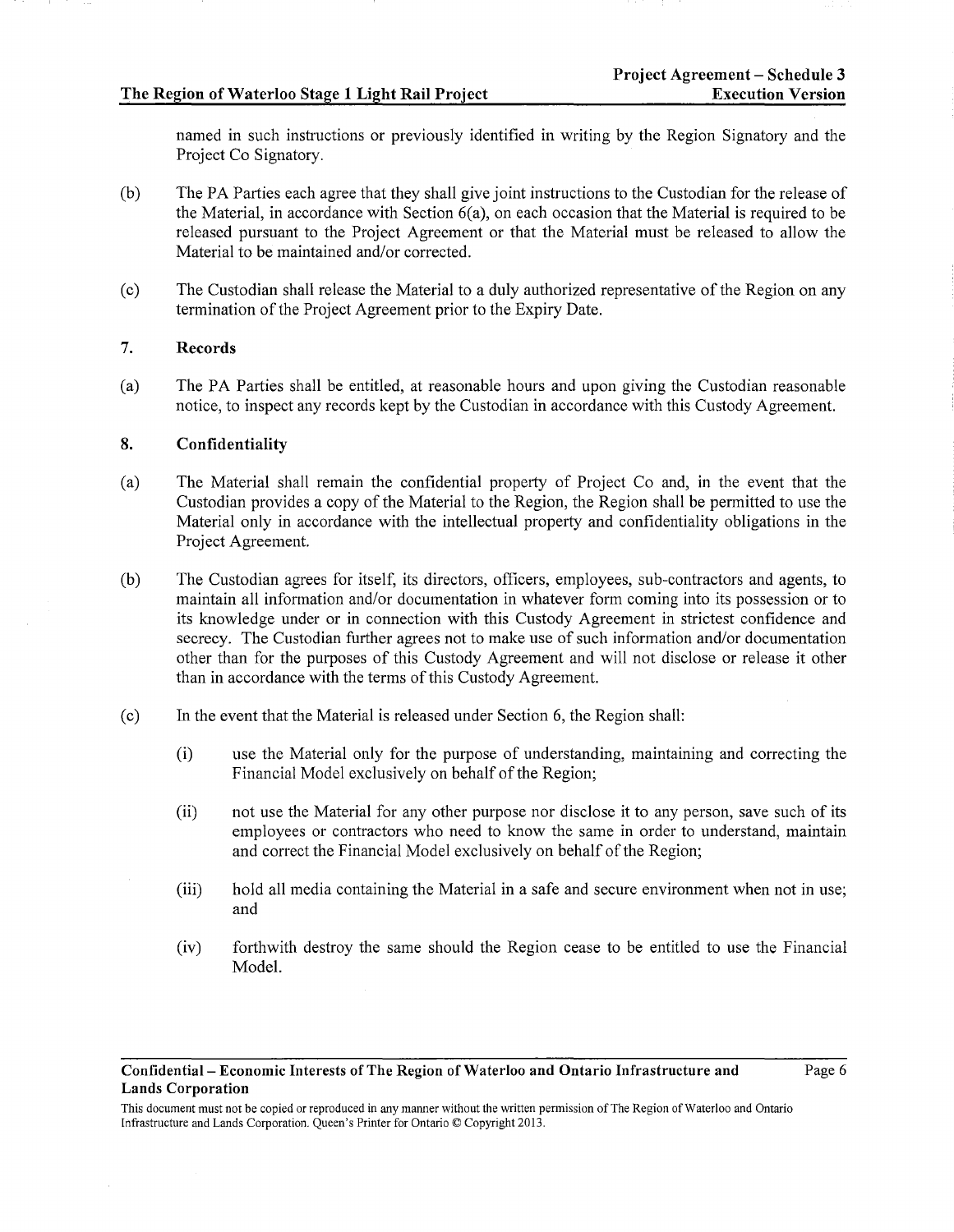# 9. Intellectual Property Rights

(a) The release of the Material to the Region and to the Custodian will not act as an assignment of any Intellectual Property Rights that Project Co possesses in the Material.

# 10. Inspection

- (a) Subject to the following provisions of this Section 10, the Custodian shall bear no obligation or responsibility to any person, firm, company or entity whatsoever to determine the existence, relevance, completeness, accuracy, effectiveness or any other aspect of the Financial Model.
- (b) The PA Parties shall be entitled, at reasonable hours and upon giving the Custodian reasonable notice, to inspect and audit or to procure the inspection and audit of the Financial Model in accordance with this Section 10.
- (c) The Custodian shall, upon, receiving duly signed instructions from both of the PA Parties (but only upon receiving svch instructions), provide facilities for the Region and/or Project Co and/or such person identified in the duly signed written instructions to inspect and audit the Financial Model.
- (d) The Custodian shall maintain a record of any inspection and audit made pursuant to Section 1 O(b ), including details of the person who made the inspection and/or audit and the date of the same.

## 11. Custodian's Liability

- (a) The Custodian shall not be liable for any loss or damage caused to Project Co or the Region either jointly or severally except to the extent that such loss or damage is caused by the negligence or willful misconduct of the Custodian, its employees, directors, officers, agents or sub-contractors relating only to its duties expressly stated in this Custody Agreement.
- (b) The Custodian shall in no circumstances be liable to Project Co or the Region for indirect or consequential loss of any nature whatsoever whether for loss of profit, loss of business or otherwise.
- (c) Subject to complying with the provisions of Section 6, and save in the case of manifest error, the Custodian shall be protected in acting upon any written request, waiver, consent, receipt or other document furnished to it pursuant to this Custody Agreement, not only in assuming its due execution and the validity and effectiveness of its provisions but also as to the truth and acceptability of any information contained in it, which the Custodian in good faith believes to be genuine and what it purports to be.
- (d) The duties, responsibilities and obligations ofthe Custodian shall be limited to those expressly set forth herein and no duties, responsibilities or obligations shall be inferred or implied. The Custodian shall not be subject to, nor required to comply with, any other agreement between or among any or all of the other Parties or to which any Party is a party, even though reference thereto may be made herein, or to comply with any direction or instruction (other than those

## Confidential- Economic Interests of The Region of Waterloo and Ontario Infrastructure and Lands Corporation

This document must not be copied or reproduced in any manner without the written permission of The Region of Waterloo and Ontario Infrastructure and Lands Corporation. Queen's Printer for Ontario© Copyright 2013.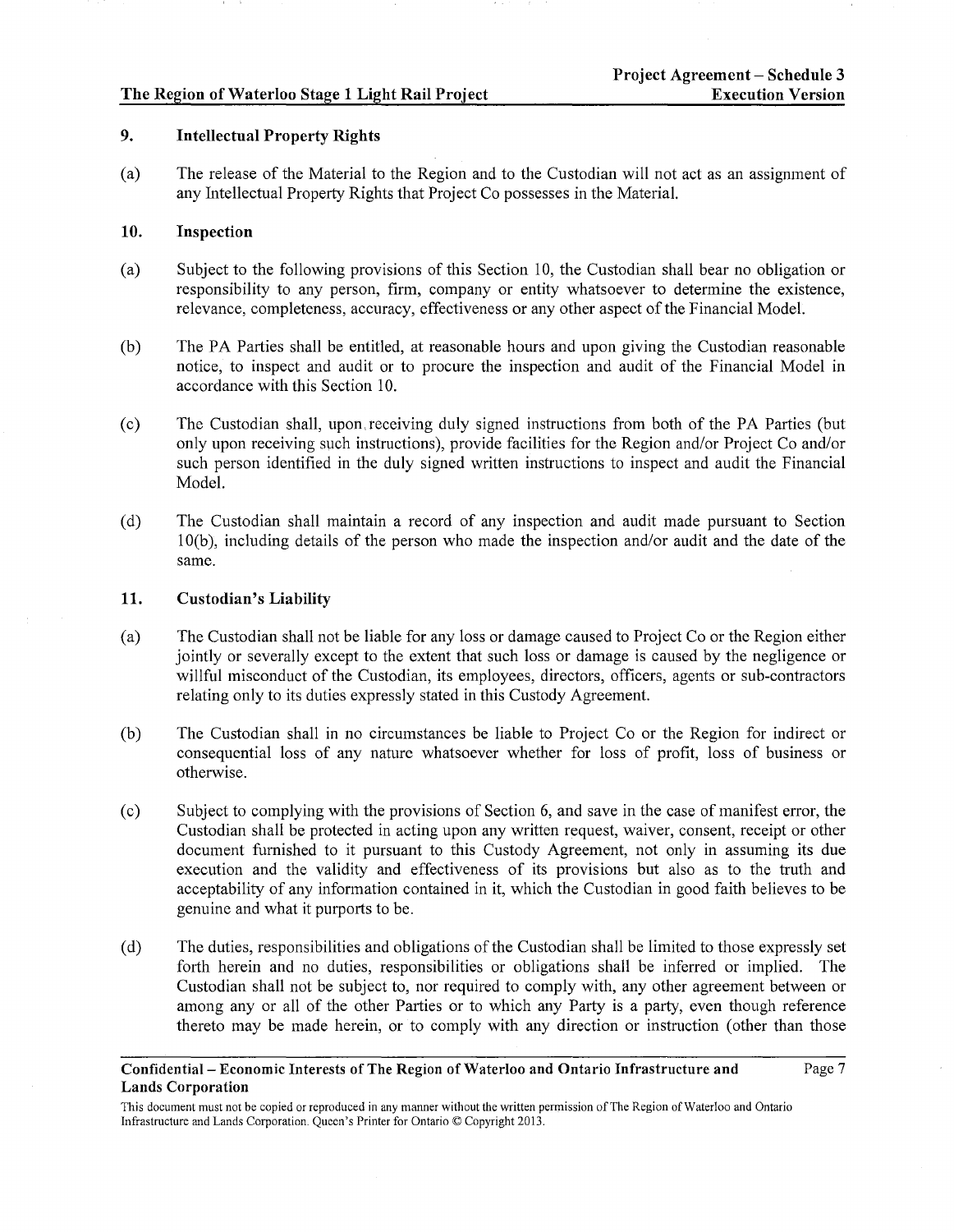Page 8

contained herein or delivered in accordance herewith). The Custodian shall not be required to expend or risk any of its own funds or otherwise incur any financial liability in the performance of any of its duties hereunder except ordinary corporate costs incurred in the performance of such duties.

- (e) If at any time the Custodian is served with any judicial or administrative order, judgment, decree, writ or other form of judicial or administrative process which in any way affects the Material (including, but not limited to, orders of attachment or garnishment or other forms of levies or injunctions or stays relating to the transfer of property), the Custodian is authorized to comply therewith in any manner as it or its legal counsel deems appropriate, acting reasonably; provided that the Custodian, when so served, shall promptly notify Project Co and the Region, in writing, of such process and the Custodian's intended action in order to provide Project Co and the Region a reasonable opportunity to intervene or challenge such process in a court or tribunal of competent jurisdiction.
- (f) The Custodian may consult with legal counsel at the expense of Project Co and the Region as to any matter relating to this Custody Agreement, and the Custodian shall not incur any liability in acting in good faith in accordance with any advice from such counsel. All reasonable fees and disbursements incurred by the Custodian shall be added to the fees otherwise payable hereunder.
- (g) The Custodian shall not incur any liability for not performing any act or fulfilling any duty, obligation or responsibility hereunder by reason of any occurrence beyond the control of the Custodian (including, but not limited to, any act or provision of any present or future law or regulation or governmental authority, any act of God or war, or the unavailability of any wire or communication facility).
- (h) The Custodian shall not be responsible in any respect for the form or content of the Material delivered to it hereunder.
- (i) In the event of any ambiguity or uncertainty hereunder or in any notice, instruction or other communication received by the Custodian hereunder, the Custodian shall notify Project Co and the Region in writing of such ambiguity or uncertainty and request instructions to eliminate such ambiguity or uncertainty. The Custodian may, acting reasonably, refrain from taking any action other than to retain possession of the Material, unless the Custodian receives written instructions, signed by Project Co and the Region, which eliminates such ambiguity or uncertainty.
- U) In the event of any dispute between or conflicting claims by or among the PA Parties and/or any other person or entity with respect to the Material, the Custodian shall be entitled, acting reasonably, to refuse to comply with any and all claims, demands or instructions with respect to the Material so long as such dispute or conflict shall continue, and the Custodian shall promptly notify Project Co and the Region of its intention to do so. In such circumstances, the Custodian shall not be or become liable in any way to Project Co or the Region for failure or refusal to comply with such conflicting claims, demands or instructions. The Custodian shall be entitled to refuse to act until, acting reasonably, either (i) such conflicting or adverse claims or demands shall have been determined by a final order, judgment or decree of a court of competent jurisdiction, which order, judgment or decree is not subject to appeal, or settled by agreement between the conflicting parties as evidenced in writing satisfactory to the Custodian or (ii) the

## Confidential- Economic Interests of The Region of Waterloo and Ontario Infrastructure and Lands Corporation

This document must not be copied or reproduced in any manner without the written permission of The Region of Waterloo and Ontario Infrastructure and Lands Corporation. Queen's Printer for Ontario© Copyright 2013.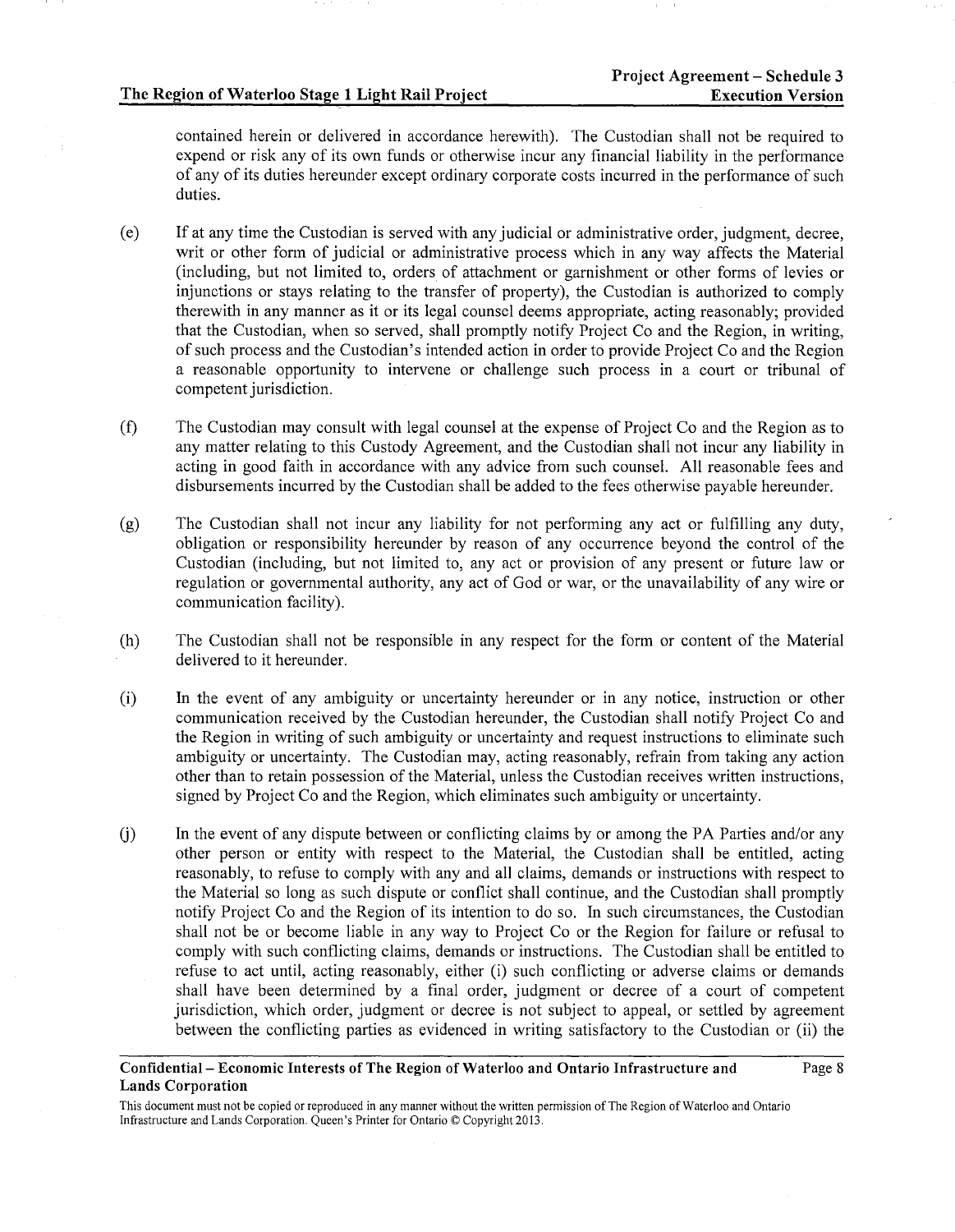Custodian shall have received security or an indemnity satisfactory to it acting reasonably sufficient to hold it harmless from and against any and all losses which it may incur by reason of so acting. The Custodian may, in addition, elect, acting reasonably, to commence an interpleader action or seek other judicial relief or orders as it may deem, acting reasonably, necessary, including, without limiting the generality of the foregoing, depositing all or any part of the Material into court. The costs and expenses (including reasonable attorneys' fees and expenses) incurred in connection with such proceeding shall be paid by, and shall be deemed a joint and several obligation of, Project Co and the Region.

- (k) Each of Project Co and the Region shall provide to the Custodian an incumbency certificate setting out the names and sample signatures of persons authorized to give instructions to the Custodian hereunder. The Custodian shall be entitled to rely on such certificate until a revised certificate is provided to it hereunder. The Custodian shall be entitled to refuse to act upon any instructions given by a party which are signed by any person other than a person described in the incumbency certificate provided to it pursuant to this section.
- (1) The Custodian shall be entitled to rely, and act upon, on any direction, order, instruction, notice or other communication provided to it hereunder which is sent to it by facsimile transmission.
- (m) This Section 11 shall survive the termination of this Custody Agreement.

# 12. Indemnity

- (a) Save for any claim falling within the provisions of Section Error! Reference source not found., Project Co and the Region, on a joint and several basis, shall be liable for and shall indemnify and hold harmless the Custodian, and its officers, directors and employees, from and against any and all claims, losses, liabilities, costs, damages or expenses (including reasonable attorneys' fees and expenses) arising from or in connection with or related to this Custody Agreement or acting as Custodian hereunder (including, but not limited to, losses incurred by the Custodian in connection with its successful defense of any claim of negligence or willful misconduct on its part), provided, however, that nothing contained herein shall require the Custodian to be indemnified for losses caused by its negligence or willful misconduct.
- (b) Claims made by a third person against a party having, or claiming to have, the benefit of an indemnity pursuant to this Custody Agreement, shall be conducted in accordance with the conduct of claims procedure described in Appendix  $A -$ Conduct of Claims to this Custody Agreement.

#### 13. Termination

- (a) The Custodian may terminate this Custody Agreement for failure by Project Co to pay any outstanding fee provided for herein within 30 days of receipt of written notice in respect thereof.
- (b) The Custodian may terminate this Custody Agreement by giving 120 days prior written notice to Project Co and the Region. In that event, Project Co and the Region shall appoint a mutually acceptable new custodian on terms similar to those contained in this Custody Agreement.

Confidential- Economic Interests of The Region of Waterloo and Ontario Infrastructure and Lands Corporation

Page 9

This document must not be copied or reproduced in any manner without the written permission of The Region of Waterloo and Ontario Infrastructure and Lands Corporation. Queen's Printer for Ontario© Copyright 2013.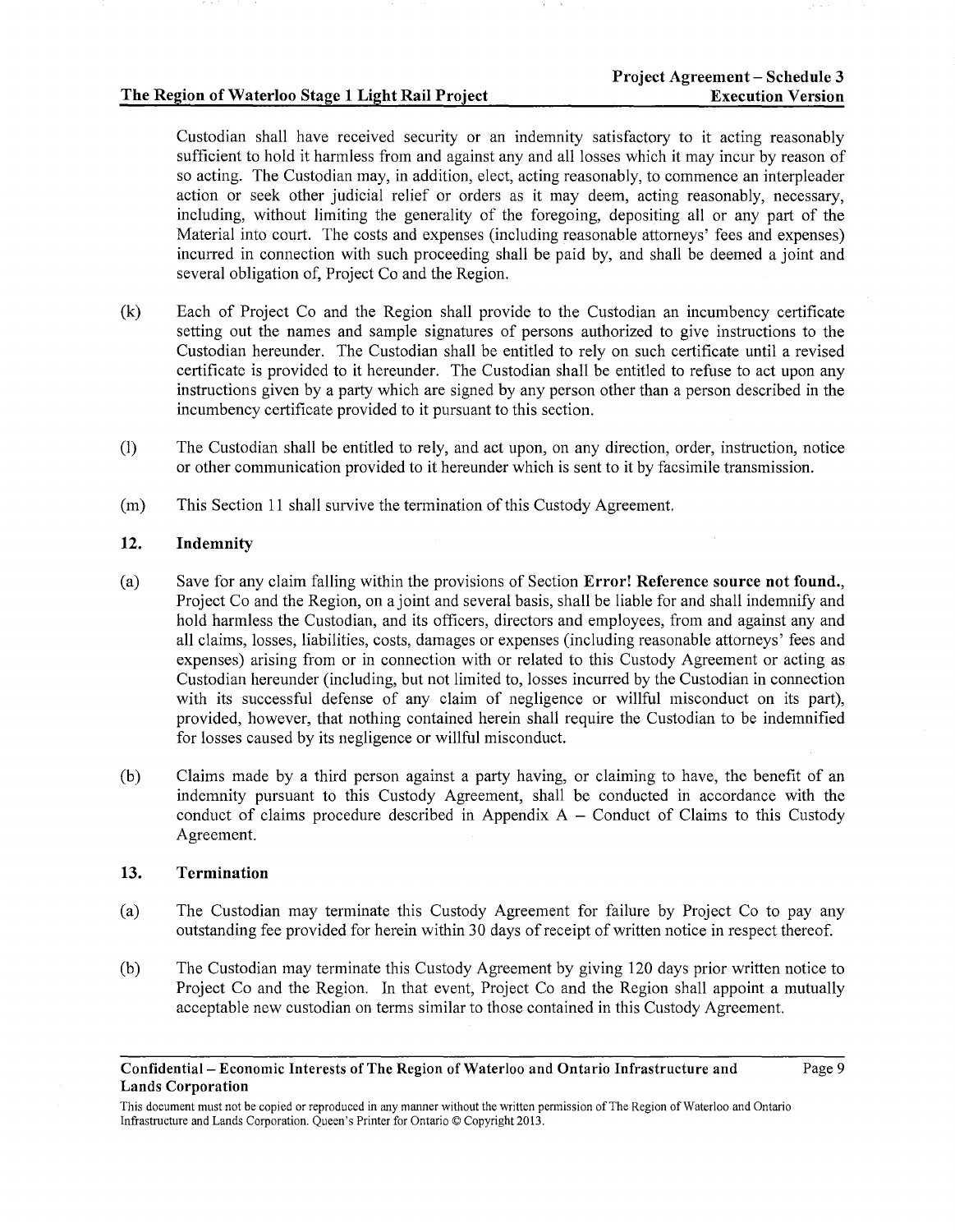- (c) If the Custodian is not notified of the new custodian within the notice period given in Section 13 (b), the Custodian will destroy the Material.
- (d) The Region may terminate this Custody Agreement by giving 30 days prior written notice to the Custodian and Project Co.
- (e) Project Co may, with the prior written consent of the Region, terminate this Custody Agreement by giving 30 days prior written notice to the Custodian and the Region.
- (f) This Custody Agreement shall terminate upon release of the Material to the Region in accordance with Section  $6(c)$ .
- (g) Upon termination under the provisions of Sections 13(d) or 13(e), the Custodian will deliver the Material to Project Co. If the Custodian is unable to trace Project Co within 60 days of writing to the last registered address notified by Project Co to the Custodian, the Custodian will destroy the Material.
- (h) Upon termination under the provisions of Section  $13(a)$ , the Material will be available for collection by Project Co from the Custodian for 60 days from the date of termination. After such 60-day period, the Custodian will destroy the Material.
- (i) The Custodian may forthwith terminate this Custody Agreement and destroy the Material if it is unable to trace Project Co within 60 days of writing to the last registered address notified by Project Co to the Custodian having used all reasonable endeavours to do so.
- U) The provisions of Sections 8, 11 and 12 shall continue in full force and effect after termination of this Custody Agreement.
- (k) The Agreement shall terminate on the Expiry Date, at which time Project Co will write to the Custodian requesting the release of the Materials to it. The Custodian agrees that it will notify the Region of Project Co's request and, failing receipt of any notice of objection from the Region within 30 days of the receipt of the notice by the Region, it shall release the Materials to Project Co.
- (1) On termination of this Custody Agreement, Project Co shall remain liable to the Custodian for payment in full of any fee which has become due but which has not been paid as at the date of termination.

# 14. Step-In Rights

- (a) The Custodian shall, from time to time:
	- (i) pennit the Region to perform or discharge any obligation of Project Co under this Custody Agreement, where Project Co is in breach of the same;
	- (ii) permit Project Co to perform or discharge any obligation of the Region under this Custody Agreement, where the Region is in breach of the same; and

#### Confidential- Economic Interests of The Region of Waterloo and Ontario Infrastructure and Lands Corporation Page 10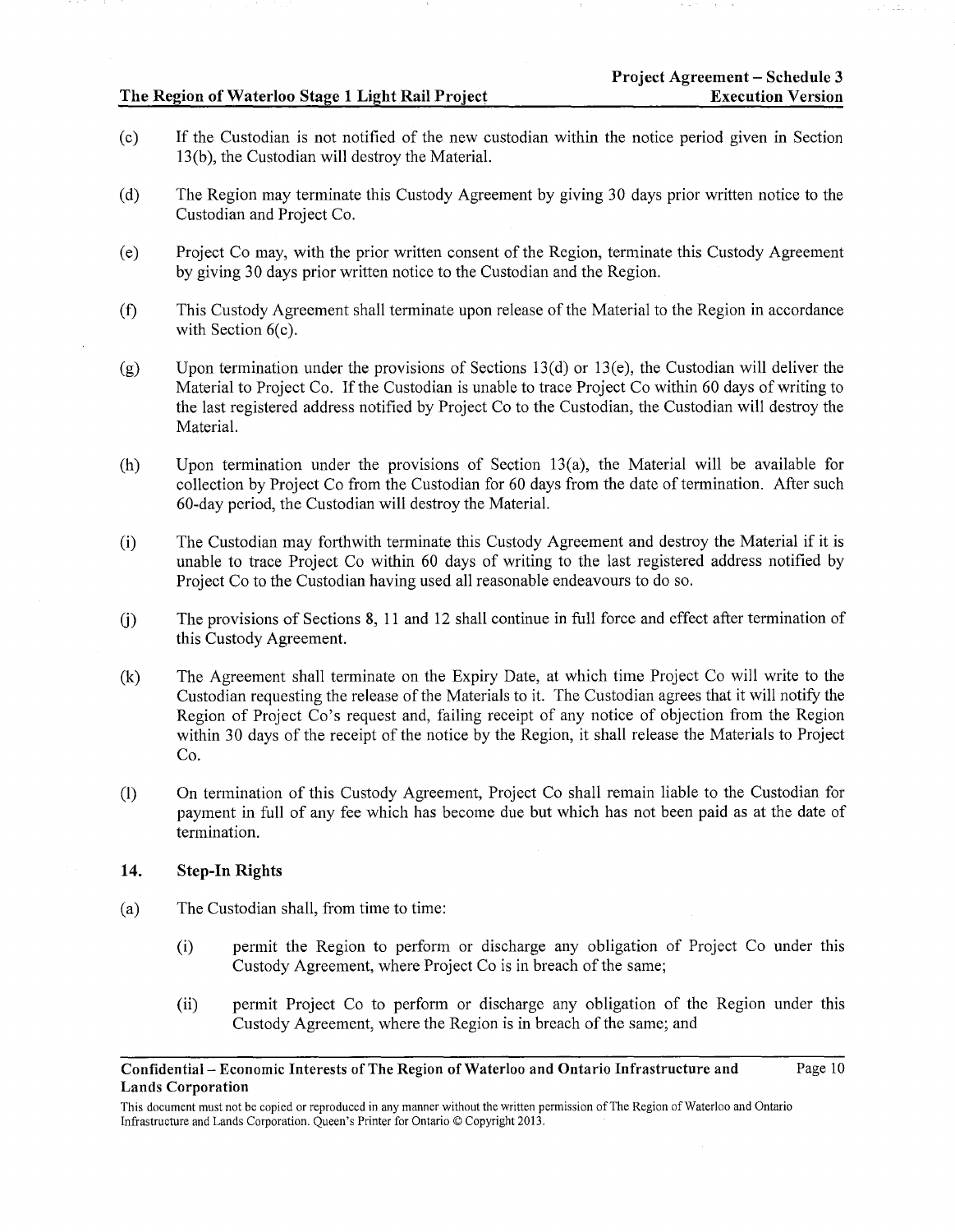- (iii) following notification by the Lenders' Agent (who at the same time shall provide a copy of any such notification to the Region), permit the Lenders' Agent or another person specified in such notice with effect from the date specified in the same to perform or discharge all the obligations of Project Co under this Custody Agreement, provided that the Lenders' Agent shall have the benefit of and be entitled to enforce against the Custodian any and all of the Custodian's obligations to Project Co under this Custody Agreement and the Custodian undertakes to perform such obligations in favour of the Lenders' Agent.
- (b) Project Co consents to the performance or discharge of its obligations by the Region pursuant to Section 14(a)(i).
- (c) The Region consents to the performance or discharge of its obligations by Project Co pursuant to Section 14(a)(ii).
- (d) The PA Parties consent to the performance or discharge of Project Co's obligations by the Lenders' Agent pursuant to Section l4(a)(iii).
- (e) The Region or the Lenders' Agent shall be entitled to terminate the Lenders' Agent's obligations pursuant to Section l4(a)(iii) on giving the Custodian prior notice (the Region or the Lenders' Agent at the same time shall provide a copy of any such notification to the other party) of at least 15 Business Days. On and from the date of expiry of such notice (the "Step-Out Date"), the Lenders' Agent shall be automatically released from all obligations pursuant to this Custody Agreement, except for any which have fallen due for performance or discharge on or before the Step-Out Date and which have not been fully and unconditionally performed or discharged.
- (f) The occurrence ofthe Step-Out Date shall not affect the continuation of Project Co's obligations towards the Custodian under this Custody Agreement.
- (g) The Lenders' Agent is a Party to this Custody Agreement solely for the purposes of taking the benefit of its rights under Section 4(c) of this Custody Agreement and this Section 14 and shall have no rights or obligations or liabilities hereunder, except pursuant to the operation of Section 4( c) of this Custody Agreement and this Section 14.

# 15. Assignment

- (a) This Custody Agreement shall be binding on, and enure to the benefit of, the Custodian, Project Co and the Region and their respective successors and permitted transferees and assigns.
- (b) Project Co may assign, transfer or otherwise dispose of the benefit of this Custody Agreement to any person to whom Project Co assigns, transfers or otherwise disposes of its interest in the Project Agreement pursuant to Section 59.1 of the Project Agreement.
- (c) The Region may assign, transfer or otherwise dispose of the benefit of this Custody Agreement to any person to whom the Region assigns, transfers or otherwise disposes of its interest in the Project Agreement pursuant to Section 59.2 of the Project Agreement.

#### Confidential- Economic Interests of The Region of Waterloo and Ontario Infrastructure and Lands Corporation

This document must not be copied or reproduced in any manner without the written permission of The Region of Waterloo and Ontario Infrastructure and Lands Corporation. Queen's Printer for Ontario© Copyright2013.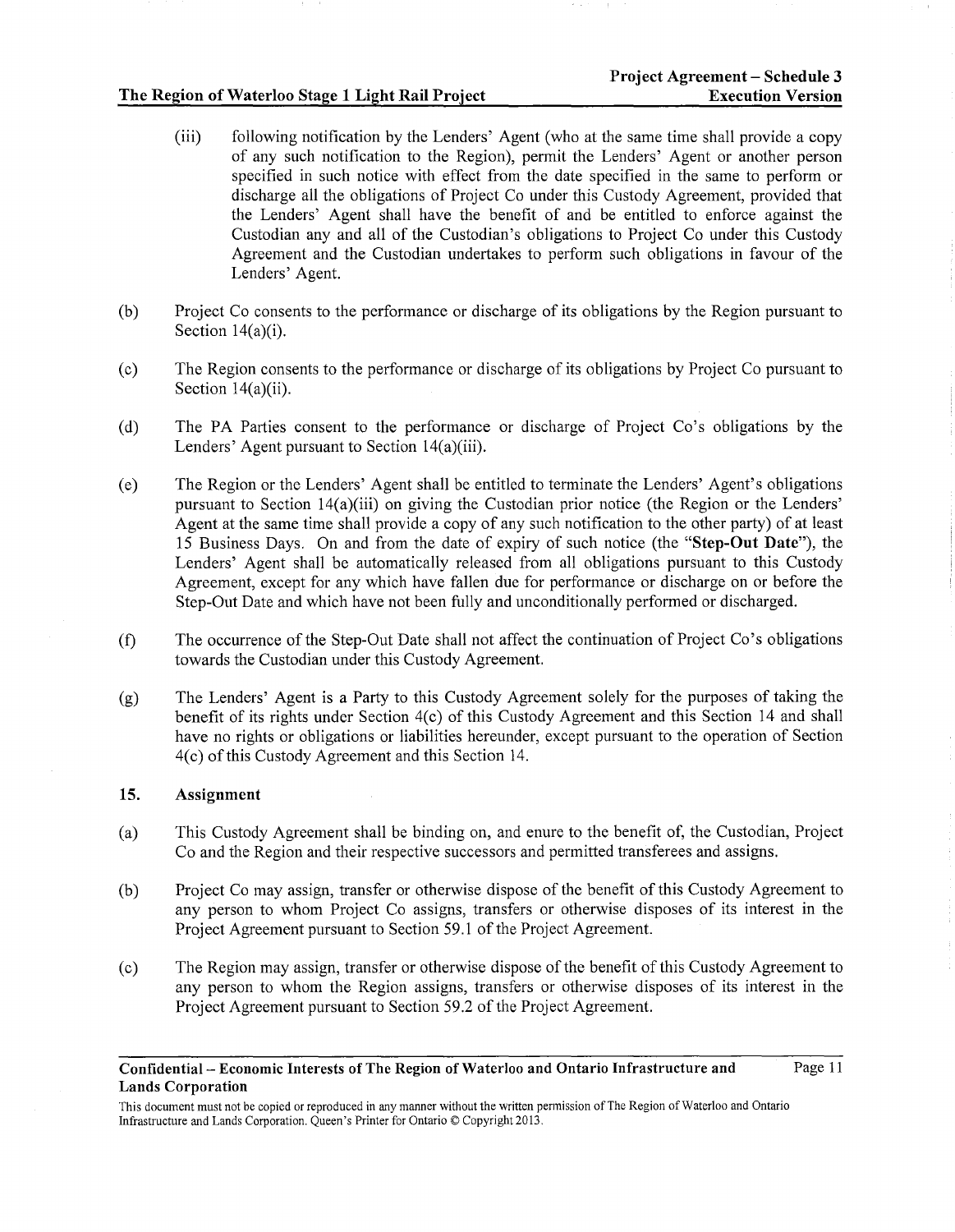- (d) The Custodian shall not, without the prior written consent of the PA Parties assign, transfer or otherwise dispose of the benefit of this Custody Agreement to any person.
- (e) The Custodian acknowledges that Project Co has granted a security interest over its rights under this Custody Agreement to the Lenders' Agent.

## **16. Notices**

(a) All notices, requests, demands, instructions, certificates, consents and other communications required or permitted under this Custody Agreement shall be in writing (whether or not "written notice" or "notice in writing" is specifically required by the applicable provision of this Custody Agreement) and served by sending the same by registered mail, facsimile or by hand, as follows:

If to the Region: The Regional Municipality of Waterloo 150 Frederick Street, 4<sup>th</sup> Floor Kitchener, Ontario N2G4J3 Fax: (519) 575-4494 Attn.: Lisa Buitenhuis, Acting Director, Procurement and Supply Services With a copy to the Region Representative at: The Regional Municipality of Waterloo 50 Queen Street North, Suite 830 Kitchener, Ontario N2H 6P4 Fax: (519) 745-4040 Attn.: Darshpreet Bhatti, Director, Rapid Transit If to Project Co: Plenary GrandLinq GP Inc. Suite 2000-400 Burrard Street Vancouver, British Columbia V6C 3A6 Fax: (604) 638-3906 Attn.: Chief Financial Officer With a copy to:

Meridiam Infrastructure Waterloo LRT ULC 357 Bay Street, Suite 501 Toronto, Ontario MSH 2T7

Page 12

Fax: (647) 347-8857

#### **Confidential- Economic Interests of The Region of Waterloo and Ontario Infrastructure and Lands Corporation**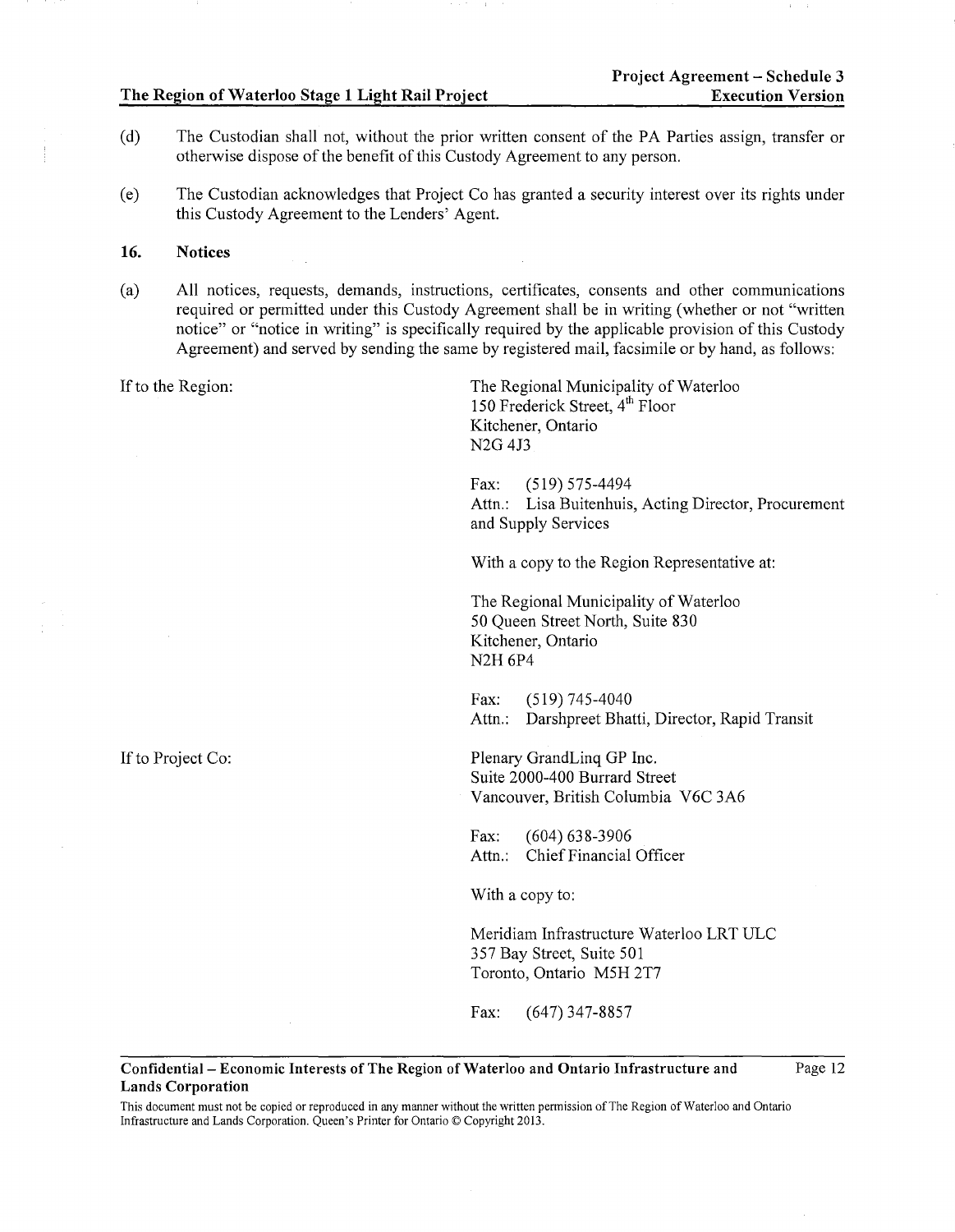Attn.: Elisabeth Hivon

If to the Custodian:

BNY Trust Company of Canada 320 Bay Street,  $11<sup>th</sup>$  Floor Toronto, ON MSH4A6

Fax: (416) 360-1711 Attn.: Henry G. Hamilton II, VP

BNY Trust Company of Canada 320 Bay Street,  $11^{th}$  Floor Toronto, ON MSH4A6

Fax: (416) 360-1711 Attn.: Henry G. Hamilton II, VP

- (b) Where any notice is provided or submitted to a Party via facsimile, an original of the notice sent via facsimile shall promptly be sent by regular mail or registered mail. For greater certainty, a notice given via facsimile shall not be invalid by reason only of a Party's failure to comply with this Section  $16(b)$ .
- (c) Any Party to this Custody Agreement may, from time to time, change any of its contact information set forth in Section 16(a) by prior notice to the other Parties, and such change shall be effective on the Business Day that next follows the recipient Party's receipt of such notice unless a later effective date is given in such notice.
- (d) Subject to Sections 16(e), 16(f) and 16(g):
	- (i) a notice given by registered mail shall be deemed to have been received on the third Business Day after mailing;
	- (ii) a notice given by hand delivery shall be deemed to have been received on the day it is delivered; and
	- (iii) a notice given by facsimile shall be deemed to have been received on the day it is transmitted by facsimile.
- (e) If the Party giving the notice knows or ought reasonably to know of difficulties with the postal system which might affect negatively the delivery of mail, any such notice shall not be mailed but shall be made or given by personal delivery or by facsimile transmission in accordance with this Section 16.
- (f) If any notice delivered by hand or transmitted by facsimile is so delivered or transmitted, as the case may be, either on a day that is not a Business Day or on a Business Day after 4:00 p.m.

If to the Lenders' Agent:

Confidential- Economic Interests of The Region of Waterloo and Ontario Infrastructure and Lands Corporation Page 13

This document must not be copied or reproduced in any manner without the written permission of The Region of Waterloo and Ontario Infrastructure and Lands Corporation. Queen's Printer for Ontario© Copyright 2013.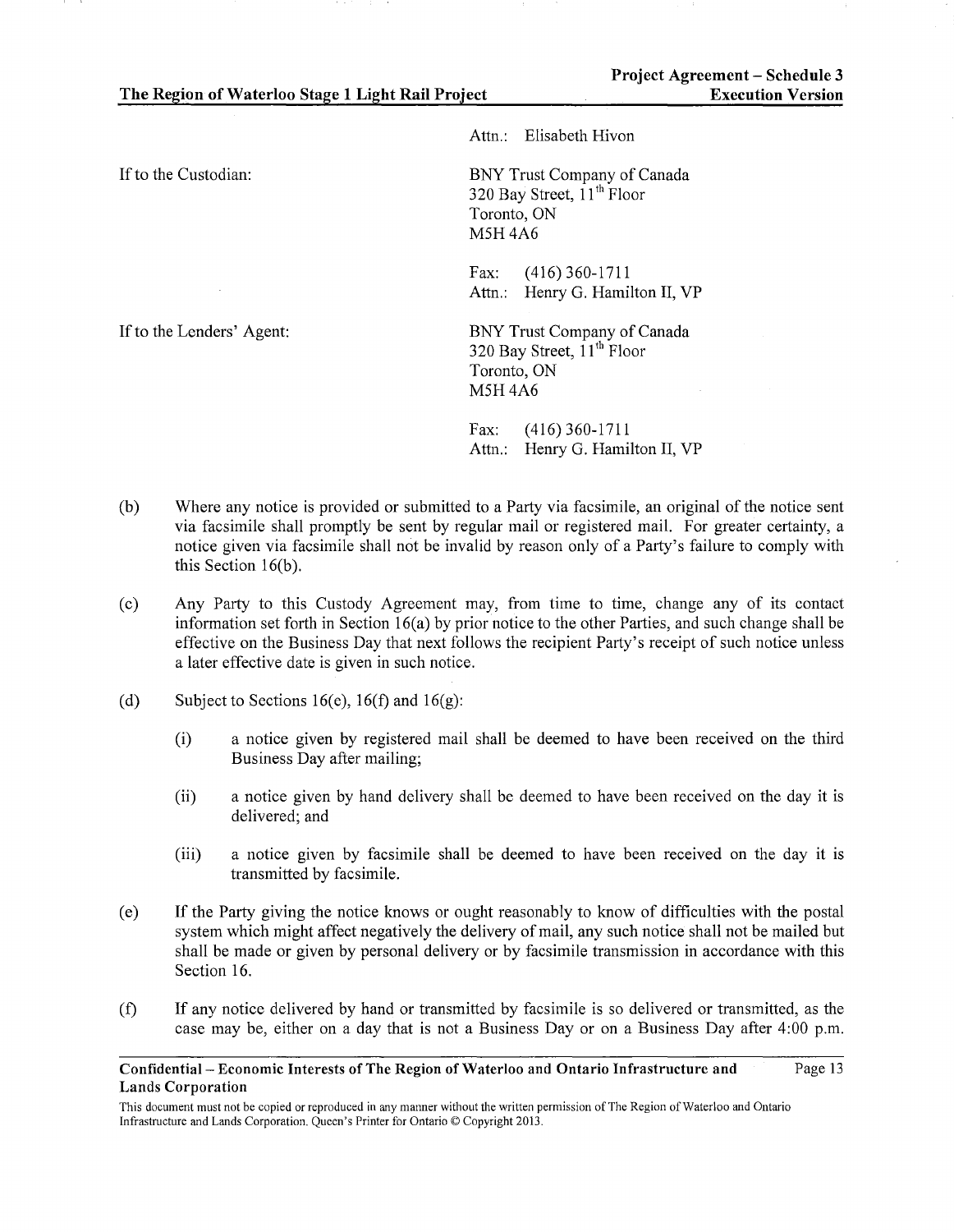(recipient's local time), then such notice shall be deemed to have been received by such recipient on the next Business Day.

(g) A notice given by facsimile shall be deemed to have been received by the recipient on the day it is transmitted only if a facsimile transmission report (maintained by the sender) indicates that the transmission of such notice was successful.

## 17. Amendments

(a) This Custody Agreement may not be varied, amended or supplemented except by an agreement in writing signed by duly authorized representatives of the Parties and stating on its face that it is intended to be an amendment, restatement or other modification, as the case may be, to this Custody Agreement.

# 18. Waiver

- (a) No waiver made or given by a Party under or in connection with this Custody Agreement shall be binding or effective unless the waiver is in writing, signed by an authorized representative of the Party giving such waiver, and delivered by such Party to the other Parties. No waiver made with respect to any right, power or remedy in one instance will be deemed to be a waiver with respect to any other instance involving the exercise of such right, power, or remedy or with respect to any other right, power, or remedy.
- (b) Failure by any Party to exercise any of its rights, powers or remedies hereunder or its delay to do so shall not constitute a waiver of those rights, powers or remedies. The single or partial exercise of a right, power or remedy shall not prevent its subsequent exercise or the exercise of any other right, power or remedy.

# 19. Relationship Between the Parties

(a) The Parties are independent contractors. This Custody Agreement is not intended to and does not create or establish between the Parties any relationship as partners, joint venturers, trustee and beneficiary, employer and employee, master and servant, or principal and agent.

# 20. Entire Agreement

(a) Except where provided otherwise in this Custody Agreement, this Custody Agreement and the Project Agreement constitute the entire agreement between the Parties in connection with the subject matter of this Custody Agreement and supersede all prior representations, communications, negotiations and understandings, whether oral, written, express or implied, concerning the subject matter of this Custody Agreement.

# 21. Severability

(a) Each provision of this Custody Agreement shall be valid and enforceable to the fullest extent permitted by law. If any provision of this Custody Agreement is declared invalid, unenforceable or illegal by the courts of a competent jurisdiction, such provision may be severed and such

#### Confidential- Economic Interests of The Region of Waterloo and Ontario Infrastructure and Lands Corporation Page 14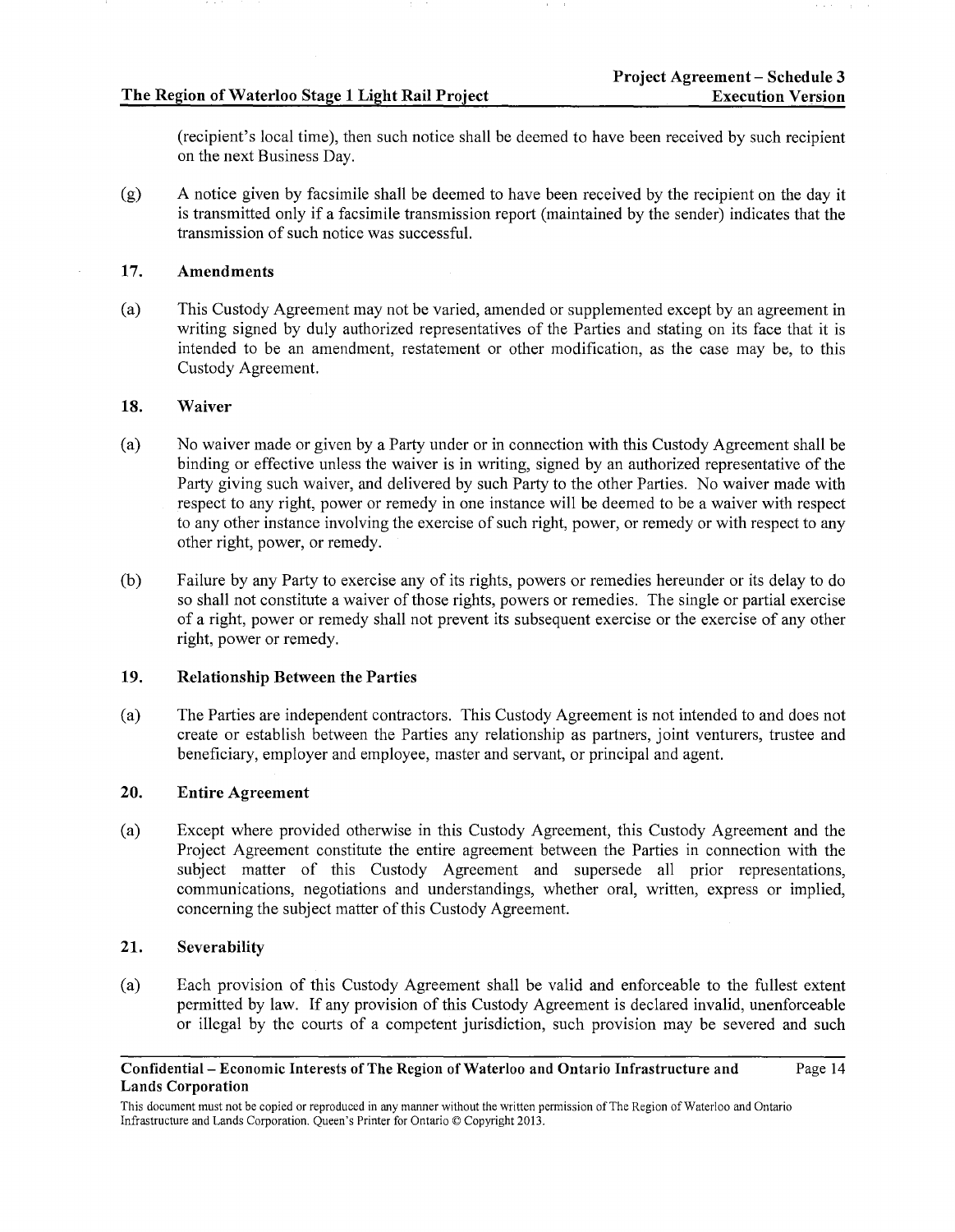invalidity, unenforceability or illegality shall not prejudice or affect the validity, enforceability and legality of the remaining provisions of this Custody Agreement. If any such provision of this Custody Agreement is invalid, unenforceable or illegal, the Parties shall, acting in good faith, promptly negotiate new provisions to eliminate such invalidity, unenforceability or illegality and to restore this Custody Agreement as near as possible to its original intent and effect.

# 22. Enurement

(a) This Custody Agreement shall enure to the benefit of, and be binding on, each of the Parties and their respective successors and permitted transferees and assigns.

## 23. Governing Law and Jurisdiction

- (a) This Custody Agreement shall be governed by and construed in accordance with the laws of Ontario and the laws of Canada applicable therein and shall be treated in all respects as an Ontario contract, without regard to conflict of laws principles.
- (b) The Parties agree that the courts of the Province of Ontario and all courts competent to hear appeals therefrom shall have exclusive jurisdiction to hear and settle any action, suit, proceeding or dispute in connection with this Custody Agreement and hereby irrevocably attorn to the exclusive jurisdiction of such courts.

## 24. Further Assurance

(a) Each Party shall do all things, from time to time, and execute all further documents necessary to give full effect to this Custody Agreement.

# 25. Language of Agreement

(a) Each Party acknowledges having requested and being satisfied that this Custody Agreement and related documents be drawn in English. Chacune des parties reconnait avoir demande que ces documents soient rédigés en anglais et s'en declare satisfaite.

# 26. Proof of Authority

(a) The Region reserves the right to require any person executing this Custody Agreement on behalf of Project Co or the Lenders' Agent to provide proof, in a form acceptable to the Region, that such person has the requisite authority to execute this Custody Agreement on behalf of and to bind Project Co or the Lenders' Agent, respectively.

#### 27. Counterparts

(a) This Custody Agreement may be executed in one or more counterparts. Any single counterpart or a set of counterparts executed, in either case, by all the Parties shall constitute a full, original and binding agreement for all purposes. Counterparts may be executed either in original or faxed form provided that any Party providing its signature in faxed form shall promptly forward to such Party an original signed copy of this Custody Agreement which was so faxed.

#### Confidential- Economic Interests of The Region of Waterloo and Ontario Infrastructure and Lands Corporation

Page 15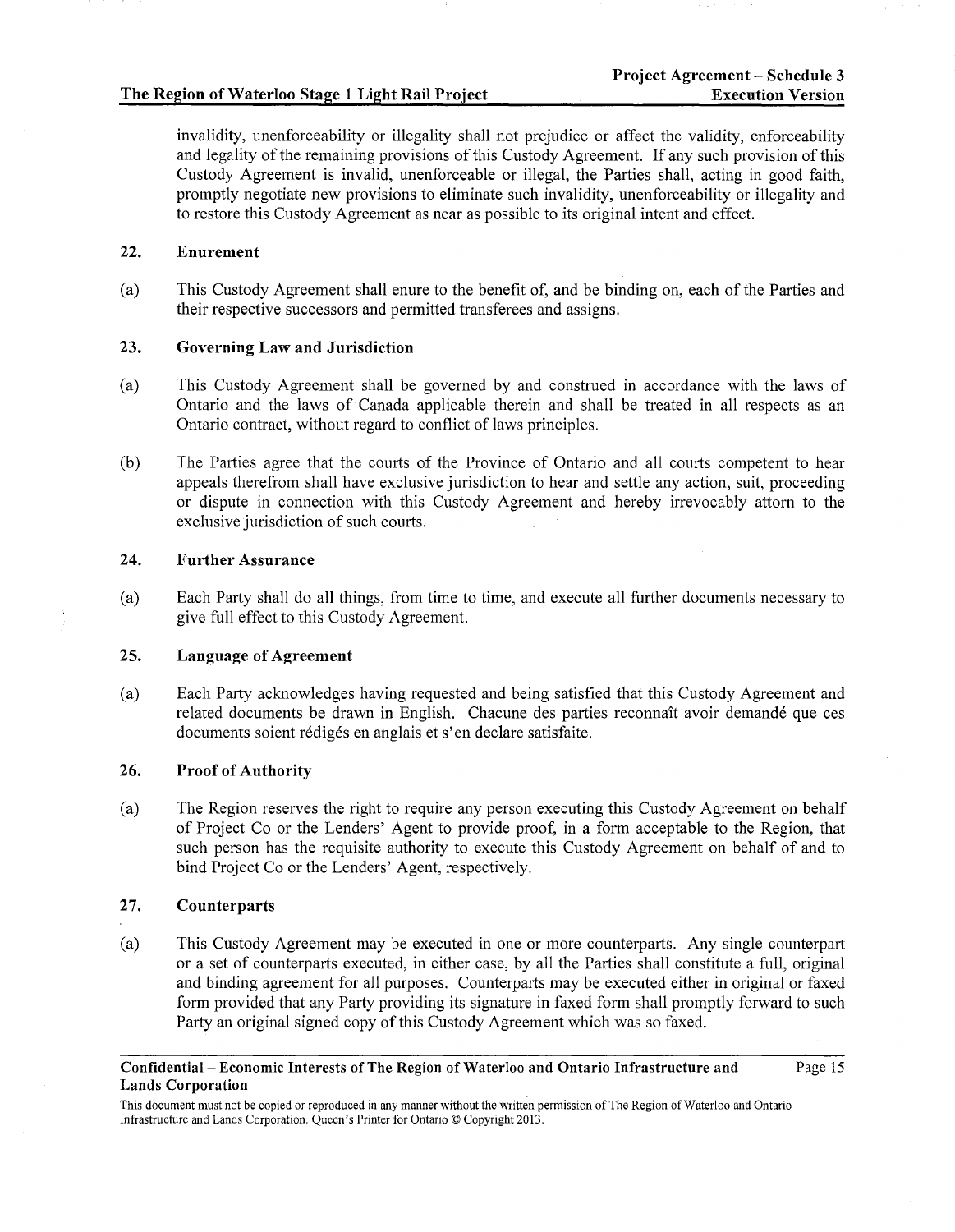# **29. Copyright Notice**

(a) The Parties acknowledge that The Regional Municipality of Waterloo is the exclusive owner of the copyright in the Project Agreement and this Custody Agreement.

**Confidential- Economic Interests of The Region of Waterloo and Ontario Infrastructure and Lands Corporation** 

Page 16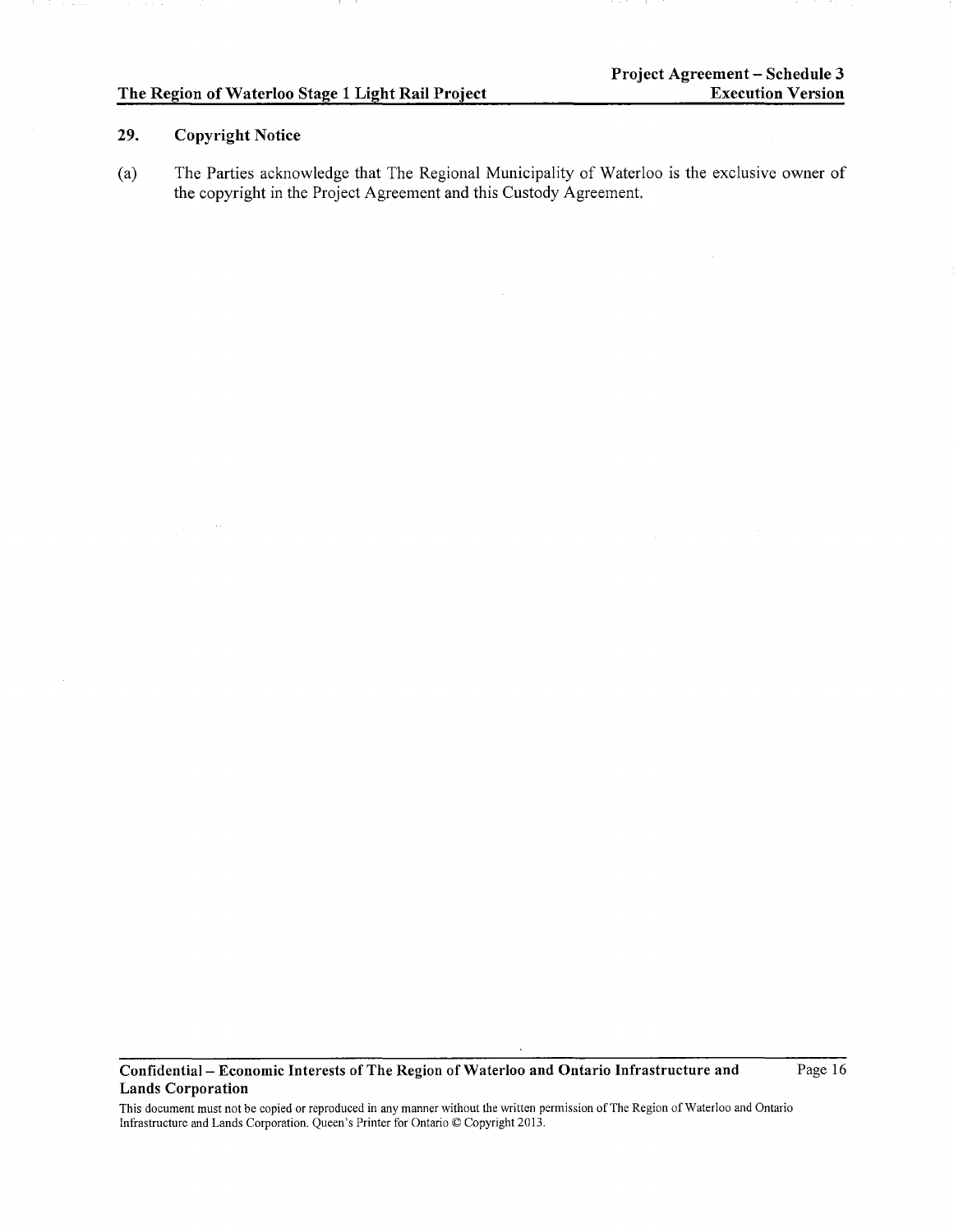**IN WITNESS WHEREOF** the Parties have executed this Custody Agreement as of the date first above written.

## **THE REGIONAL MUNICIPALITY OF WATERLOO**

**Per:** 

Name: Ken Seiling Title: Regional Chair

I/We have authority to bind the corporation.

**Confidential- Economic Interests of The Region of Waterloo and Ontario Infrastructure and Lands Corporation** 

Page 17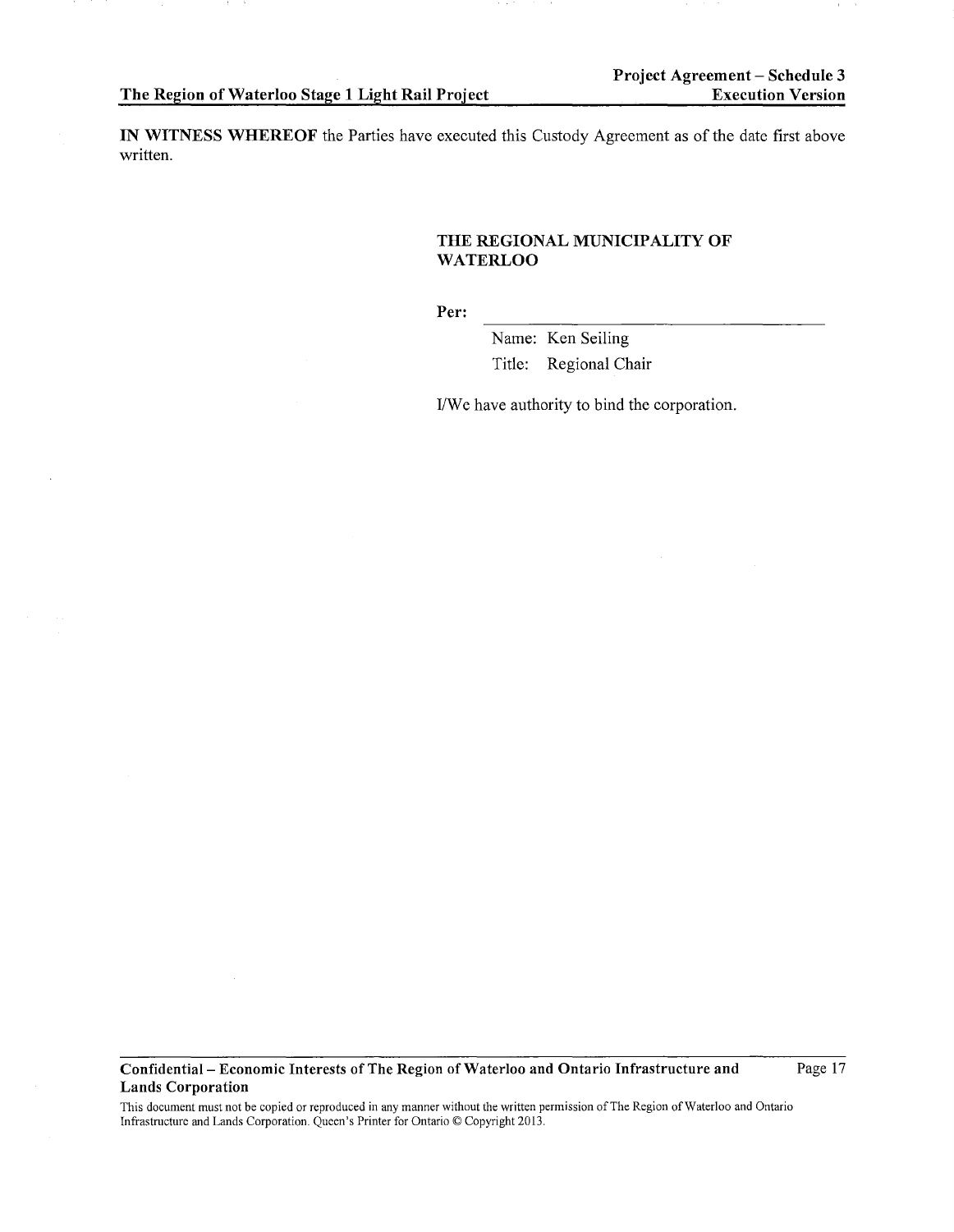# GRANDLINQ GP, by its general partners, PLENARY GRANDLINQ GP INC., MERIDIAM INFRASTRUCTURE WATERLOO LRT ULC, AECON GRANDLINQ GP INC., KIEWIT WATERLOO INVESTORS CORP. and KEOLIS WATERLOO GENERAL PARTNER INC.

#### PLENARY GRANDLINQ GP INC.

Per:

Per:

Name: Title:

Name:

Title:

I/We have authority to bind the corporation.

# MERIDIAM INFRASTRUCTURE WATERLOO LRTULC

#### Per:

Name:

Title:

Per:

Name: Title:

I/We have authority to bind the corporation.

#### AECON GRANDLINQ GP INC.

Per:

Name:

Title:

Per:

Name:

Title:

I/We have authority to bind the corporation.

#### Confidential- Economic Interests of The Region of Waterloo and Ontario Infrastructure and Lands Corporation

Page 18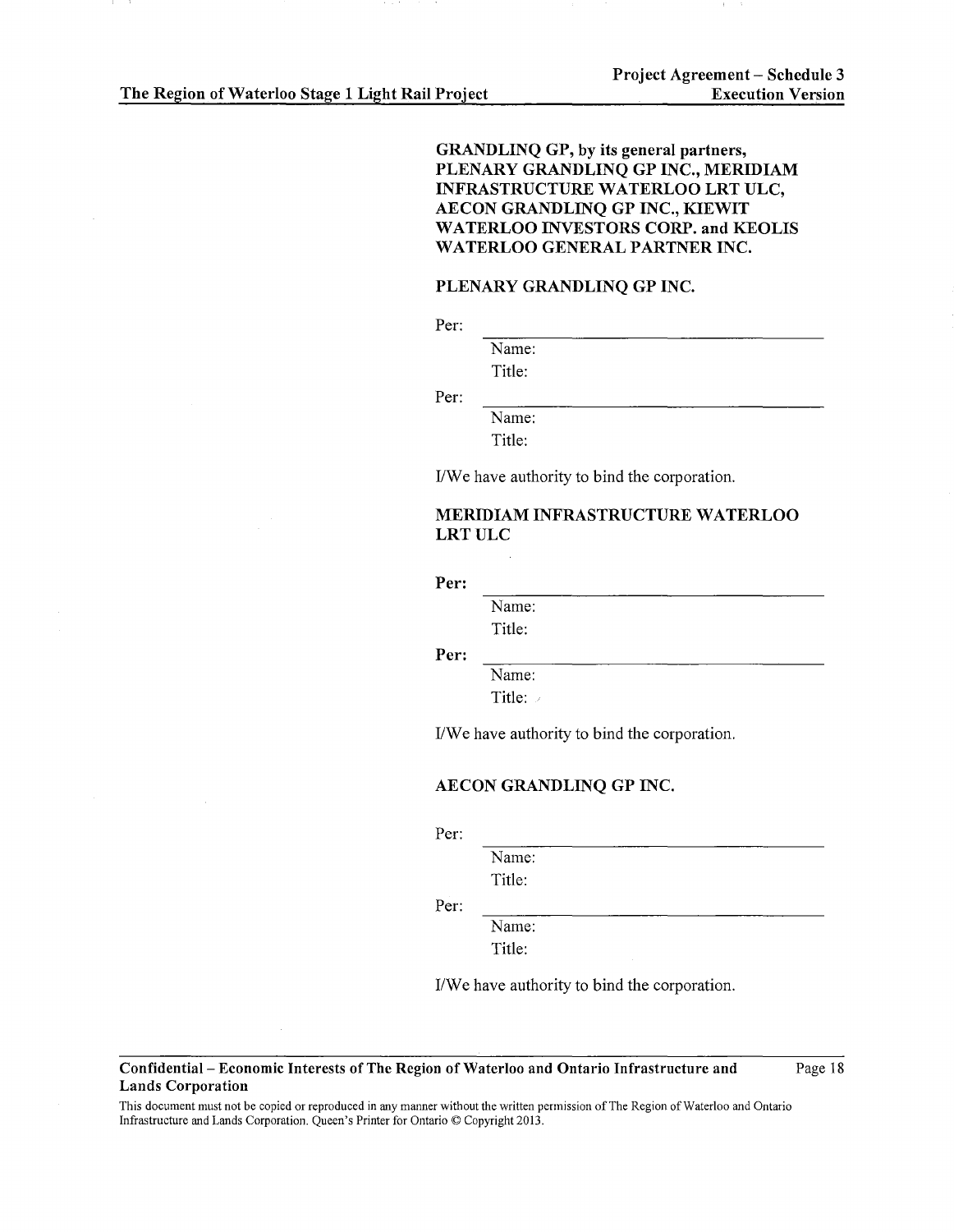# KIEWIT WATERLOO INVESTORS CORP.

Per:

Name:

Title:

Per:

Name: Title:

I/We have authority to bind the corporation.

# KEOLIS WATERLOO GENERAL PARTNER INC.

Per:

Name:

Title:

Per:

Name: Title:

I/We have authority to bind the corporation.

Confidential- Economic Interests of The Region of Waterloo and Ontario Infrastructure and Lands Corporation

Page 19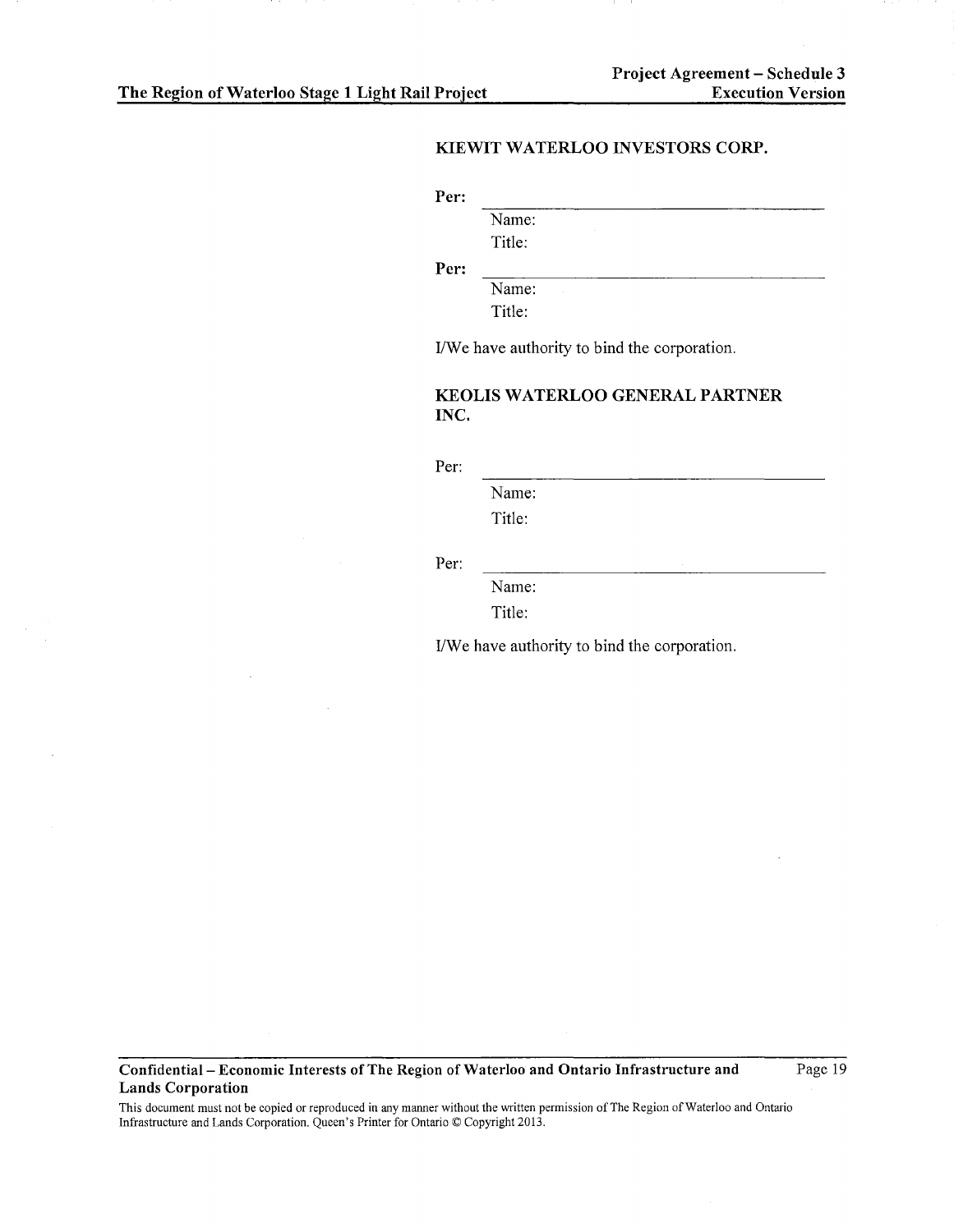# BNY TRUST COMPANY OF CANADA, as Custodian

Per:

Name: Geralyn Krowles Title: Authorized Signatory

I/We have authority to bind the corporation.

Confidential- Economic Interests of The Region of Waterloo and Ontario Infrastructure and Lands Corporation

Page 20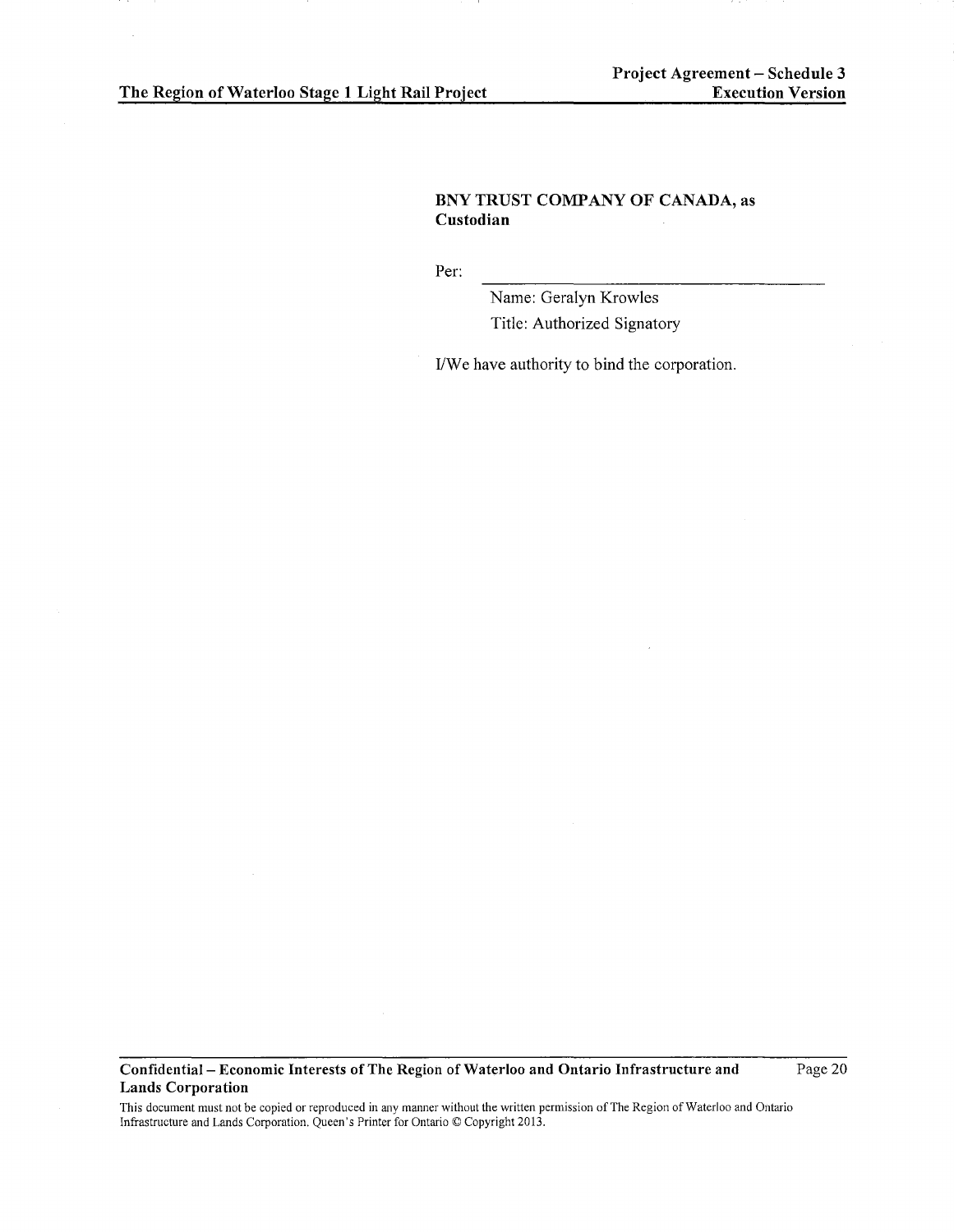# BNY TRUST COMPANY OF CANADA, as Lenders' Agent

Per:

Name: Geralyn Krowles Title: Authorized Signatory

I/We have authority to bind the corporation.

Confidential- Economic Interests of The Region of Waterloo and Ontario Infrastructure and Lands Corporation

Page 21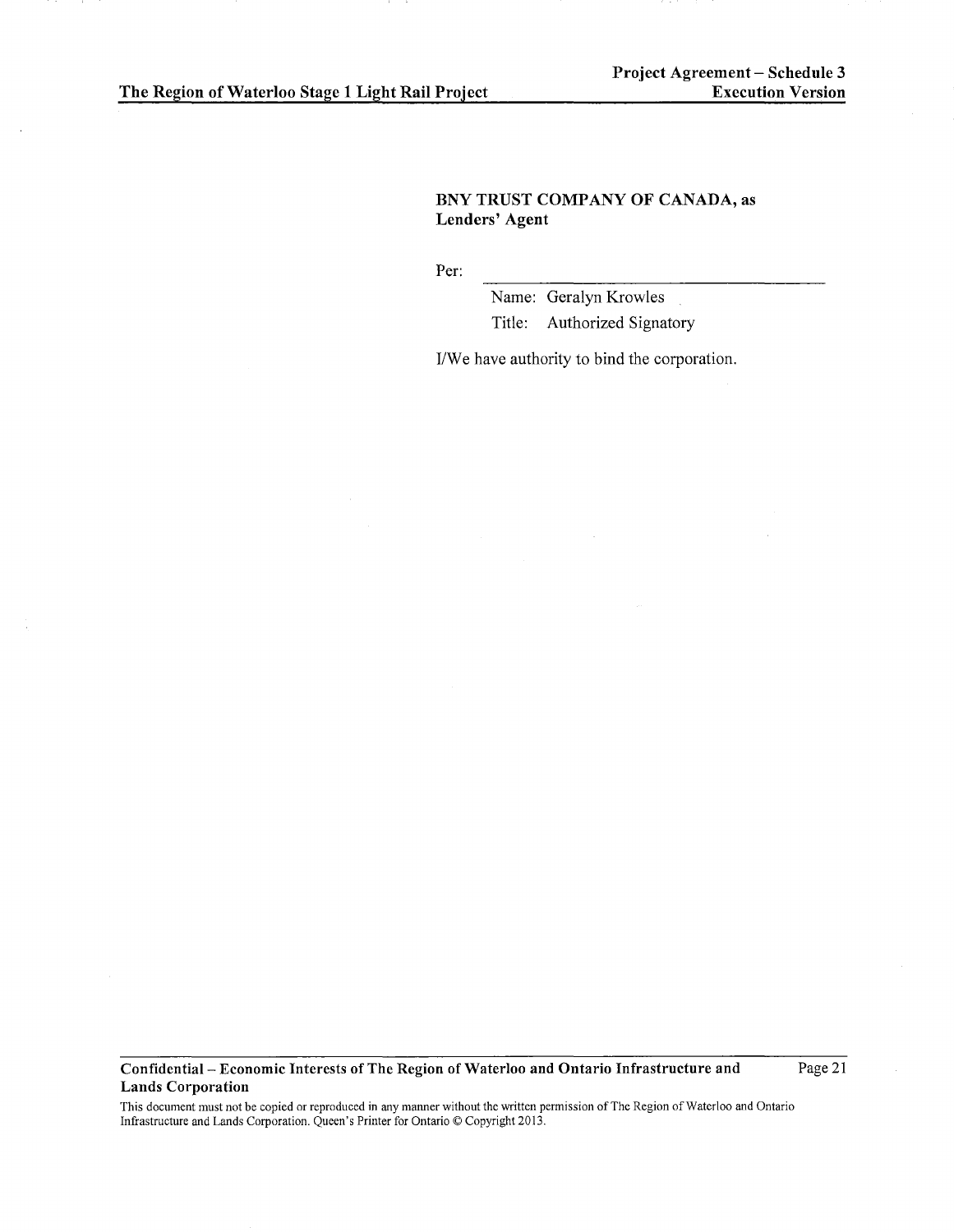## APPENDIX A

## CONDUCT OF CLAIMS

This Appendix A shall apply to the conduct of claims, made by a third person against a party having, or claiming to have, the benefit of an indemnity pursuant to this Custody Agreement. The party having, or claiming to have, the benefit of the indemnity is referred to as the "Beneficiary" and the Region and Project Co are referred to, collectively, as the "Indemnifier".

- (1) If the Beneficiary receives any notice, demand, letter or other document concerning any claim for which it appears that the Beneficiary is, or may become entitled to, indemnification under Section 12 of the Custody Agreement, the Beneficiary shall give written notice to the Indemnifier as soon as reasonably practicable and in any event within 10 Business Days of receipt of the same. Such notice shall specify with reasonable particularity, to the extent that information is available, the factual basis for the claim and the amount of the claim.
- (2) Subject to Sections (3), ( 4) and (5) of this Appendix A, on the giving of such notice by the Beneficiary, where it appears that the Beneficiary is or may be entitled to indemnification from the Indemnifier in respect of all, but not part only, of the liability arising out of the claim, the Indemnifier shall be entitled to dispute the claim in the name of the Beneficiary at the Indemnifier's own expense and take conduct of any defence, dispute, compromise, or appeal of the claim and of any incidental negotiations. In such case, the Region may, but shall not be obligated to, assume (on prior written notice to Project Co) control of any such defence for and on behalf of itself and Project Co, and Project Co hereby consents to such assumption. The Beneficiary shall give the Indemnifier all reasonable cooperation, access and assistance for the purposes of considering and resisting such claim. The Beneficiary shall have the right to employ separate counsel in respect of such claim at its own cost and expense.
- (3) With respect to any claim conducted by the Indemnifier:
	- (i) the Indemnifier shall keep the Beneficiary fully infonned and consult with it about material elements of the conduct of the claim;
	- (ii) the Indemnifier shall not bring the name or reputation of the Beneficiary into disrepute;
	- (iii) the Indemnifier shall not pay, compromise or settle such claims without the prior consent of the Beneficiary, such consent not to be unreasonably withheld or delayed;
	- (iv) the Indemnifier shall not admit liability or fault to any third party without the prior consent of the Beneficiary, such consent not to be unreasonably withheld or delayed; and
	- (v) the Indemnifier shall use commercially reasonable efforts to have the Beneficiary named as a beneficiary under any release given by the persons bringing the claim to which this Section (3) relates.
- ( 4) The Beneficiary shall be free to pay or settle any such claim on such terms as it thinks fit and without prejudice to its rights and remedies under this Custody Agreement if:

#### Confidential- Economic Interests of The Region of Waterloo and Ontario Infrastructure and Lands Corporation Page 22

This document must not be copied or reproduced in any manner without the written permission of The Region of Waterloo and Ontario Infrastructure and Lands Corporation. Queen's Printer for Ontario © Copyright 2013.